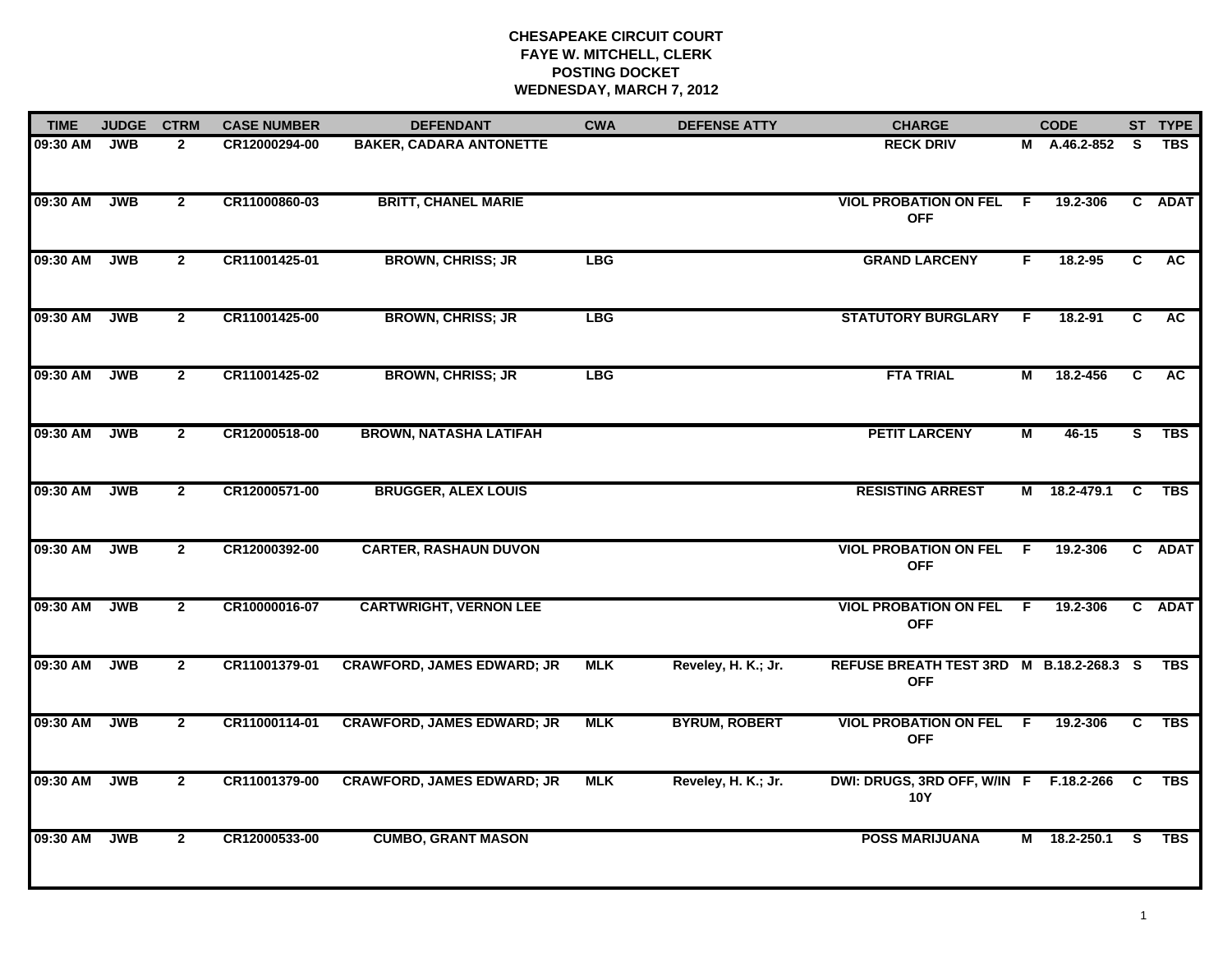| <b>TIME</b> | <b>JUDGE</b> | <b>CTRM</b>    | <b>CASE NUMBER</b> | <b>DEFENDANT</b>                   | <b>CWA</b> | <b>DEFENSE ATTY</b> | <b>CHARGE</b>                                           |                | <b>CODE</b>  |    | ST TYPE       |
|-------------|--------------|----------------|--------------------|------------------------------------|------------|---------------------|---------------------------------------------------------|----------------|--------------|----|---------------|
| 09:30 AM    | <b>JWB</b>   | $\overline{2}$ | CR12000601-00      | <b>DARNELL, MICHAEL EUGENE</b>     |            |                     | VIOL PROBATION ON FEL F<br><b>OFF</b>                   |                | 19.2-306     |    | C ADAT        |
| 09:30 AM    | JWB          | $\mathbf{2}$   | CR12000317-00      | <b>DIXON, SHAWN DITWONG</b>        |            |                     | <b>DWI1ST</b>                                           |                | M A.18.2-266 |    | <b>B</b> ADAT |
| 09:30 AM    | <b>JWB</b>   | $\overline{2}$ | CR12000534-00      | <b>FAISON, RAYMOND LEE</b>         |            |                     | <b>POSS MARIJUANA</b>                                   |                | M 18.2-250.1 | S. | TBS           |
| 09:30 AM    | <b>JWB</b>   | $\mathbf{2}$   | CR10001358-02      | <b>FERRARA, BRANDON FOSTER</b>     |            |                     | <b>VIOL PROBATION ON FEL F</b><br><b>OFF</b>            |                | 19.2-306     |    | C ADAT        |
| 09:30 AM    | <b>JWB</b>   | $2^{\circ}$    | CR12000553-00      | <b>FRAUGHNAUGH, PATRICK MORRIS</b> |            |                     | <b>VIOL PROBATION ON FEL F</b><br><b>OFF</b>            |                | 19.2-306     |    | C ADAT        |
| 09:30 AM    | <b>JWB</b>   | $\overline{2}$ | CR10003426-01      | <b>GARDNER, MICHAEL LEE</b>        |            |                     | <b>VIOL PROBATION ON FEL F</b><br><b>OFF</b>            |                | 19.2-306     |    | C ADAT        |
| 09:30 AM    | <b>JWB</b>   | $\overline{2}$ | CR12000519-00      | <b>GILES, LUCAS RAY</b>            |            |                     | <b>ATTEMPT DEFEAT DRUG</b>                              |                | M 18.2-251.4 | B  | TBS           |
| 09:30 AM    | <b>JWB</b>   | $\mathbf{2}$   | CR12000500-00      | <b>HARRIS, DETARENCE GLANARD</b>   |            |                     | POSS MARIJUANA 1ST OFF M 18.2-250.1                     |                |              | B  | TBS           |
| 09:30 AM    | <b>JWB</b>   | $\overline{2}$ | CR12000677-00      | <b>HOUSTON, JASON CONRAD</b>       |            |                     | <b>PETIT LARCENY</b>                                    | $\blacksquare$ | 46-15        | S. | <b>TBS</b>    |
| 09:30 AM    | <b>JWB</b>   | $\overline{2}$ | CR12000560-00      | HOWELL, JERRY; JR                  |            |                     | <b>VIOL PROBATION ON FEL F</b><br><b>OFF</b>            |                | 19.2-306     |    | C ADAT        |
| 09:30 AM    | <b>JWB</b>   | $\mathbf{2}$   | CR12000520-00      | <b>JANDO, AMANDA RENEE</b>         |            |                     | UNAUTH USE OF VEH, BOAT, M B.18.2-102 B<br><b>ANIML</b> |                |              |    | TBS           |
| 09:30 AM    | <b>JWB</b>   | $\overline{2}$ | CR12000611-00      | <b>JEFFERSON, TRAVIS SENTEL</b>    |            |                     | <b>VIOL PROBATION ON FEL F</b><br><b>OFF</b>            |                | 19.2-306     |    | C ADAT        |
| 09:30 AM    | <b>JWB</b>   | $\overline{2}$ | CR11000385-01      | <b>JONES, MICHAEL ALEXANDER</b>    |            |                     | <b>VIOL PROBATION ON FEL F</b><br><b>OFF</b>            |                | 19.2-306     |    | C ADAT        |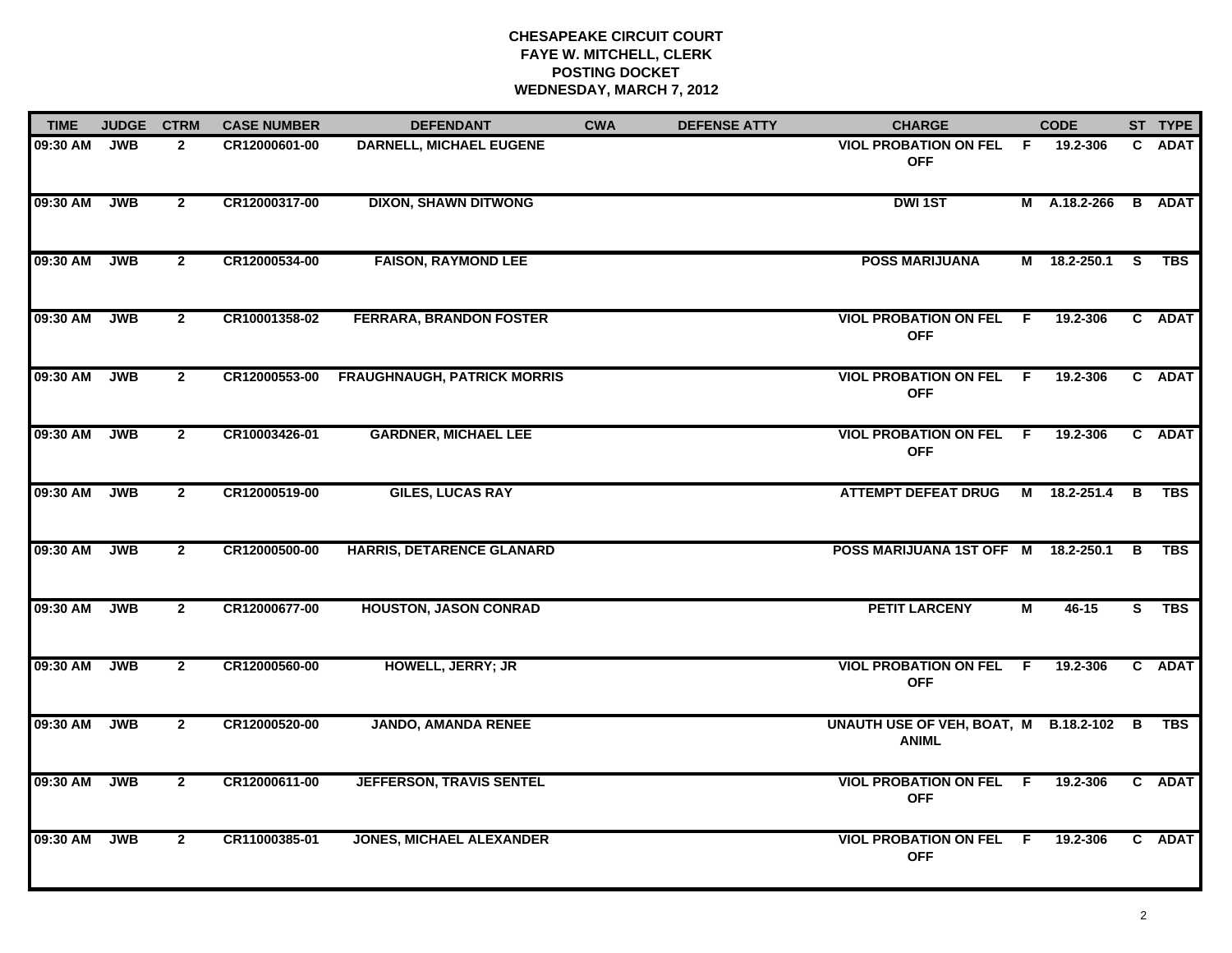| <b>TIME</b> | <b>JUDGE</b> | <b>CTRM</b>    | <b>CASE NUMBER</b> | <b>DEFENDANT</b>                 | <b>CWA</b> | <b>DEFENSE ATTY</b>     | <b>CHARGE</b>                                      |                | <b>CODE</b>  |              | ST TYPE     |
|-------------|--------------|----------------|--------------------|----------------------------------|------------|-------------------------|----------------------------------------------------|----------------|--------------|--------------|-------------|
| 09:30 AM    | <b>JWB</b>   | $\mathbf{2}$   | CR12000535-00      | <b>JOSEY, KEITH ALEXANDER</b>    |            |                         | <b>POSS OF MARIJUANA</b><br><b>SUBSEQUENT</b>      |                | M 18.2-250.1 | в            | <b>TBS</b>  |
| 09:30 AM    | <b>JWB</b>   | $\overline{2}$ | CR11003210-00      | <b>KAOUGH, MARCUS J</b>          |            |                         | <b>PROBATION VIOLATION</b>                         | F              | 19.2-306     |              | C ADAT      |
| 09:30 AM    | <b>JWB</b>   | $\mathbf{2}$   | CR11002102-02      | <b>KELLEY, DENNIS LEE</b>        |            |                         | PRISONER NOT REPORT TO M 53.1-131.1<br><b>JAIL</b> |                |              | C .          | <b>ADAT</b> |
| 09:30 AM    | <b>JWB</b>   | $\mathbf{2}$   | CR12000300-01      | <b>LEONARD, JAMES BRODY; 3RD</b> |            |                         | EXP O/L                                            | м              | 46.2-300     | S.           | TBS         |
| 09:30 AM    | <b>JWB</b>   | $\overline{2}$ | CR12000300-00      | <b>LEONARD, JAMES BRODY; 3RD</b> |            |                         | <b>RECKLESS DRIV 88/55</b>                         |                | M A.46.2-862 | S.           | <b>TBS</b>  |
| 09:30 AM    | <b>JWB</b>   | $\mathbf{2}$   | CR12000568-00      | <b>MADISON, TORRIAN DEVAUGH</b>  |            |                         | <b>VIOL PROBATION ON FEL</b><br><b>OFF</b>         | F.             | 19.2-306     |              | C ADAT      |
| 09:30 AM    | <b>JWB</b>   | $\mathbf{2}$   | CR12000567-00      | <b>MCCARTY, SHAWN EDWARD</b>     |            |                         | <b>VIOL PROBATION ON FEL</b><br><b>OFF</b>         | $\overline{F}$ | 19.2-306     |              | C ADAT      |
| 09:30 AM    | <b>JWB</b>   | $\mathbf{2}$   | CR11001761-02      | <b>MITCHELL, ABRAHAM THOMAS</b>  | <b>CPO</b> | <b>LABOUNTY, OKSANA</b> | <b>CONTEMPT-FTA TRIAL</b>                          | м              | 18.2-456     |              | C ADAT      |
| 09:30 AM    | <b>JWB</b>   | $\mathbf{2}$   | CR11001761-00      | <b>MITCHELL, ABRAHAM THOMAS</b>  | <b>CPO</b> | <b>LABOUNTY, OKSANA</b> | <b>STATUTORY BURGLARY</b>                          | F.             | 18.2-91      | C            | <b>TBS</b>  |
| 09:30 AM    | <b>JWB</b>   | $\mathbf{2}$   | CR11001761-01      | <b>MITCHELL, ABRAHAM THOMAS</b>  | <b>CPO</b> | <b>LABOUNTY, OKSANA</b> | <b>COMMIT SEXUAL BATTERY M</b>                     |                | 18.2-67.4    | C            | <b>TBS</b>  |
| 09:30 AM    | <b>JWB</b>   | $\mathbf{2}$   | CR11001473-00      | <b>MONTGOMERY, ROBERT; JR</b>    |            |                         | <b>PROBATION VIOLATION</b>                         | F.             | 19.2-306     | $\mathbf{c}$ | <b>ADAT</b> |
| 09:30 AM    | <b>JWB</b>   | $\overline{2}$ | CR12000501-00      | <b>NELSON, MEAGAN</b>            |            |                         | <b>PETIT LARCENY</b>                               | М              | 46-15        | S.           | TBS         |
| 09:30 AM    | <b>JWB</b>   | $\mathbf{2}$   | CR12000502-00      | <b>NEWBY, MICHELLE DIANE</b>     |            |                         | PETIT LARC <\$200 NOT FRM M<br><b>PERSN</b>        |                | 18.2-96      | В            | <b>TBS</b>  |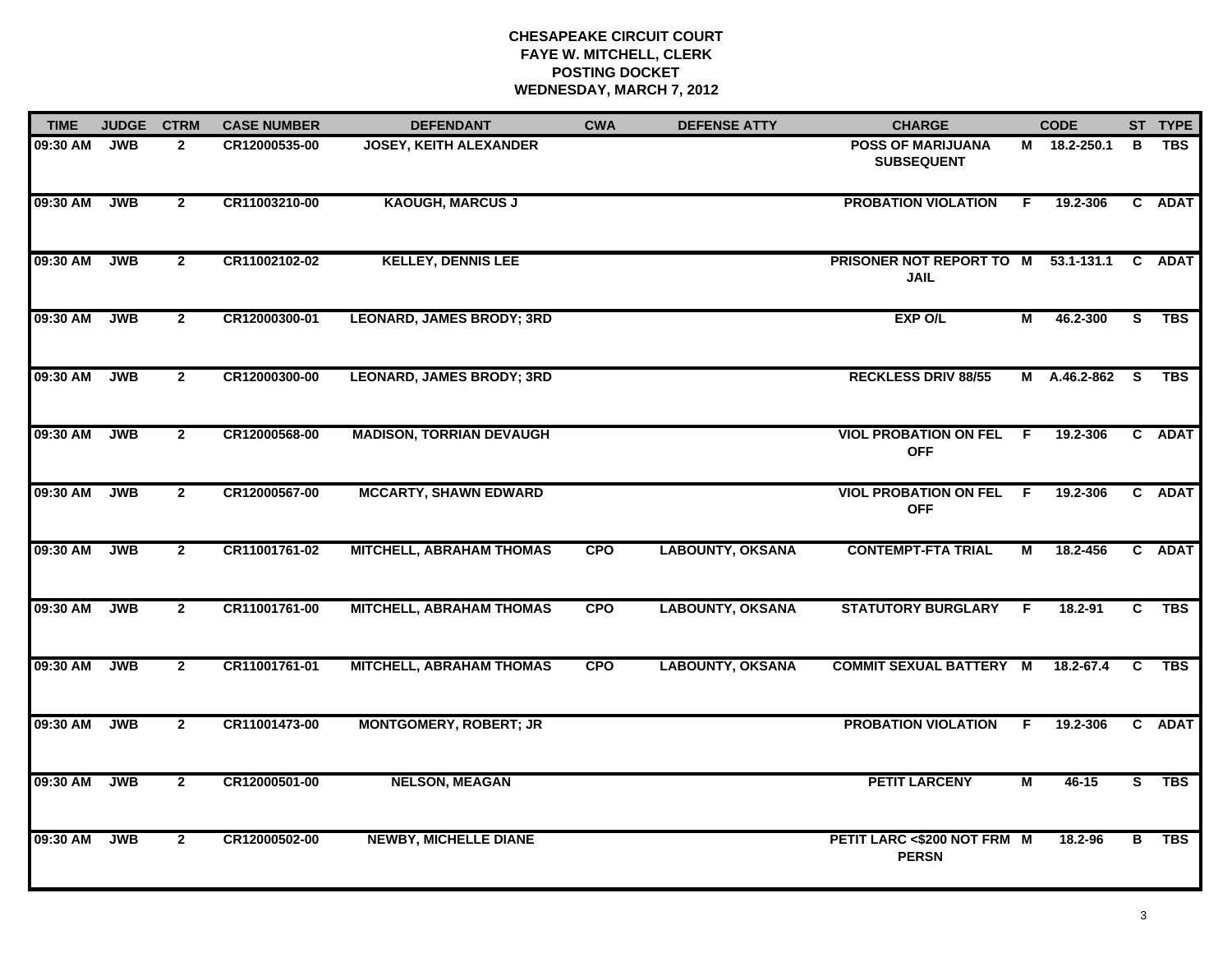| <b>TIME</b> | <b>JUDGE</b> | <b>CTRM</b>    | <b>CASE NUMBER</b> | <b>DEFENDANT</b>                 | <b>CWA</b> | <b>DEFENSE ATTY</b> | <b>CHARGE</b>                                      |                | <b>CODE</b>  |                         | ST TYPE       |
|-------------|--------------|----------------|--------------------|----------------------------------|------------|---------------------|----------------------------------------------------|----------------|--------------|-------------------------|---------------|
| 09:30 AM    | <b>JWB</b>   | $\mathbf{2}$   | CR12000515-00      | PERKINS, JARMEL MARCEY           |            |                     | <b>DISORDERLY CONDUCT</b>                          | М              | 46-156       | в                       | <b>TBS</b>    |
| 09:30 AM    | <b>JWB</b>   | $\overline{2}$ | CR11001729-01      | <b>RAYMO, RUBEN A</b>            |            |                     | <b>CAPIAS-FTA</b>                                  | М              | 18.2-456     |                         | <b>B</b> WEEK |
| 09:30 AM    | <b>JWB</b>   | $\overline{2}$ | CR11001729-02      | <b>RAYMO, RUBEN ALLEN</b>        |            |                     | PRISONER NOT REPORT TO M 53.1-131.1<br><b>JAIL</b> |                |              |                         | C ADAT        |
| 09:30 AM    | <b>JWB</b>   | $\overline{2}$ | CR12000306-00      | <b>ROSEN, JASON ELIJAH</b>       |            |                     | <b>FAIL TO APPEAR;</b><br><b>CONTEMPT</b>          | Μ              | 18.2-456     | B                       | <b>TBS</b>    |
| 09:30 AM    | <b>JWB</b>   | $\mathbf{2}$   | CR11003215-00      | SEAWRIGHT-GRANDISON, EDWINA<br>Τ |            |                     | <b>VIOL PROBATION ON FEL</b><br><b>OFF</b>         | F.             | 19.2-306     |                         | C ADAT        |
| 09:30 AM    | <b>JWB</b>   | $\mathbf{2}$   | CR12000678-00      | <b>SIEBER, JESSICA LYNNE</b>     |            |                     | <b>PETIT LARCENY</b>                               | M              | $46 - 15$    |                         | S TBS         |
| 09:30 AM    | <b>JWB</b>   | $\overline{2}$ | CR12000516-00      | <b>SKINNER, RUSSELL ANTONIO</b>  |            |                     | <b>TRESPASSING</b>                                 | $\overline{M}$ | 46-135       | $\overline{B}$          | <b>TBS</b>    |
| 09:30 AM    | <b>JWB</b>   | $\overline{2}$ | CR12000521-01      | <b>TAYLOR, KOREY T</b>           |            |                     | <b>ILL POSS ALCOHOL</b>                            | М              | 4.1-305      | $\overline{s}$          | <b>TBS</b>    |
| 09:30 AM    | <b>JWB</b>   | $\overline{2}$ | CR12000521-00      | <b>TAYLOR, KOREY T</b>           |            |                     | <b>POSS MARIJUANA</b>                              |                | M 18.2-250.1 | <b>S</b>                | TBS           |
| 09:30 AM    | <b>JWB</b>   | $\mathbf{2}$   | CR12000679-00      | <b>WAGHALTER, MEYER ALLAN</b>    |            |                     | <b>POSS MARIJUANA</b>                              |                | M 18.2-250.1 | $\overline{\mathbf{s}}$ | <b>TBS</b>    |
| 09:30 AM    | <b>JWB</b>   | $\overline{2}$ | CR12000522-00      | <b>WILSON, ATLAND JOSHUA</b>     |            |                     | <b>DAMAGE PROPERTY</b>                             | М              | 18.2-137     | B                       | TBS           |
| 09:30 AM    | <b>JWB</b>   | $\overline{2}$ | CR12000536-00      | <b>WISHON, KELLY MICHELLE</b>    |            |                     | <b>POSS MARIJUANA</b>                              |                | M 18.2-250.1 | -S                      | TBS           |
| 02:00 PM    | <b>JWB</b>   | $\overline{2}$ | CR12000597-00      | <b>ARNOLD, MARQUETTA ALEASE</b>  | <b>SNS</b> | Martin, Terence P.  | <b>ATTEMPT MALICIOUS</b><br><b>WOUNDING</b>        | F.             | $18.2 - 51$  |                         | <b>B</b> ADAT |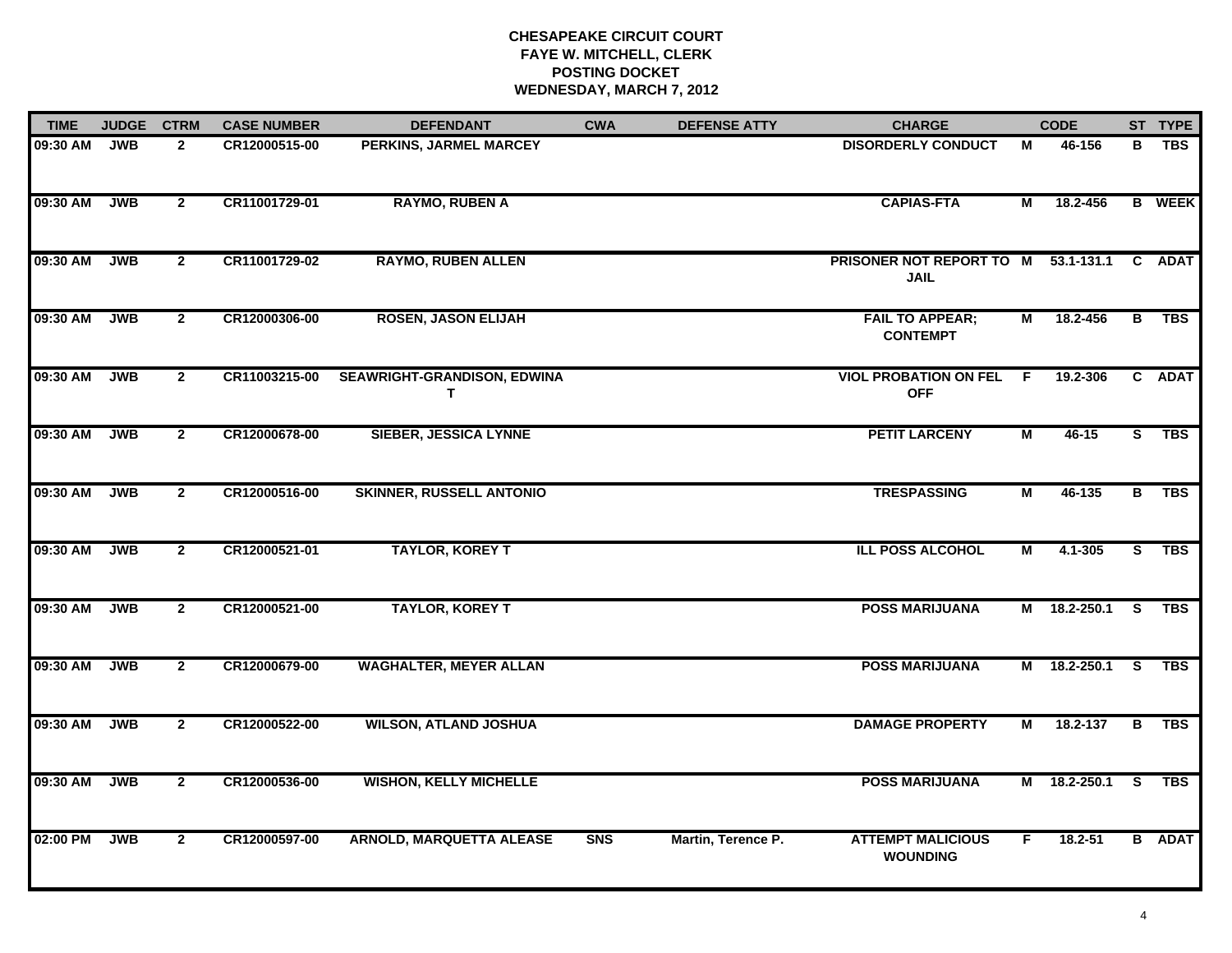| <b>TIME</b> | <b>JUDGE</b> | <b>CTRM</b>    | <b>CASE NUMBER</b> | <b>DEFENDANT</b>                 | <b>CWA</b> | <b>DEFENSE ATTY</b>       | <b>CHARGE</b>                                  |    | <b>CODE</b>      |                | ST TYPE    |
|-------------|--------------|----------------|--------------------|----------------------------------|------------|---------------------------|------------------------------------------------|----|------------------|----------------|------------|
| 02:00 PM    | <b>JWB</b>   | $\overline{2}$ | CR12000660-01      | <b>BREEDEN, JEREMY DANIEL</b>    | <b>SNS</b> | <b>MARTIN, TERENCE</b>    | <b>ABDUCT BY</b><br><b>FORCE/INTIMIDATION</b>  | F. | 18.2-47          | C.             | <b>TBS</b> |
| 02:00 PM    | <b>JWB</b>   | $\overline{2}$ | CR12000660-00      | <b>BREEDEN, JEREMY DANIEL</b>    | <b>SNS</b> | <b>MARTIN, TERENCE</b>    | <b>MALICIOUS WOUNDING</b>                      | F. | $18.2 - 51$      | C              | TBS        |
| 02:00 PM    | <b>JWB</b>   | $\overline{2}$ | CR12000583-00      | <b>BRIGGS, KENYATTA KAREEM</b>   | <b>AWW</b> | <b>BLACK, HUGH E; III</b> | <b>POSS OF COCAINE</b>                         | F  | 18.2-248         | $\overline{B}$ | <b>TBS</b> |
| 02:00 PM    | <b>JWB</b>   | $\mathbf{2}$   | CR11001192-00      | <b>BROWN, PATRICK DACOSTA</b>    | <b>KAP</b> |                           | <b>STATUTORY BURGLARY</b>                      | E  | 18.2-91          | F.             | <b>BSC</b> |
| 02:00 PM    | <b>JWB</b>   | $\overline{2}$ | CR11001192-01      | <b>BROWN, PATRICK DACOSTA</b>    | <b>KAP</b> |                           | <b>GRAND LARCENY</b>                           | F. | $18.2 - 95$      | F.             | <b>BSC</b> |
| 02:00 PM    | <b>JWB</b>   | $\mathbf{2}$   | CR11000217-04      | <b>BURDEN, LAKESHA TAMARA</b>    | <b>ANM</b> | Matheny, Amina            | <b>CONTRIB TO DELIQ OF</b><br><b>MINOR</b>     | М  | 18.2-371         | C              | <b>TBS</b> |
| 02:00 PM    | <b>JWB</b>   | $\overline{2}$ | CR11000217-00      | <b>BURDEN, LAKESHA TAMARA</b>    | <b>ANM</b> | <b>MATHANEY, AMINA</b>    | <b>CARNAL KNOWLEDGE OF A F</b><br><b>MINOR</b> |    | $18.2 - 63$      | C              | <b>TBS</b> |
| 02:00 PM    | <b>JWB</b>   | $\overline{2}$ | CR11000217-01      | <b>BURDEN, LAKESHA TAMARA</b>    | <b>ANM</b> | <b>MATHANEY, AMINA</b>    | <b>CARNAL KNOWLEDGE OF A F</b><br><b>MINOR</b> |    | 18.2-63          | C.             | <b>TBS</b> |
| 02:00 PM    | <b>JWB</b>   | $\overline{2}$ | CR11000217-02      | <b>BURDEN, LAKESHA TAMARA</b>    | <b>ANM</b> | <b>MATHANEY, AMINA</b>    | <b>CARNAL KNOWLEDGE OF A F</b><br><b>MINOR</b> |    | $18.2 - 63$      | C.             | <b>TBS</b> |
| 02:00 PM    | <b>JWB</b>   | $\mathbf{2}$   | CR11000217-03      | <b>BURDEN, LAKESHA TAMARA</b>    | <b>ANM</b> | <b>MATHANEY, AMINA</b>    | <b>CARNAL KNOWLEDGE OF A F</b><br><b>MINOR</b> |    | $18.2 - 63$      | C              | <b>TBS</b> |
| 02:00 PM    | <b>JWB</b>   | $\mathbf{2}$   | CR11001862-00      | <b>DICKENS, STEVEN ALEXANDER</b> | <b>KAP</b> | <b>KARLE, KIMBERLY</b>    | <b>HABITUAL OFFENDER -</b><br><b>PRIOR OFF</b> |    | F B.46.2-357 F   |                | <b>BSC</b> |
| 02:00 PM    | <b>JWB</b>   | $\overline{2}$ | CR11002409-00      | HICKS, RENZO; JR                 | <b>CPO</b> | <b>GILCHRIST, KURT A</b>  | <b>ELUDE</b>                                   |    | F B.46.2-817 F   |                | <b>TBS</b> |
| 02:00 PM    | <b>JWB</b>   | $\overline{2}$ | CR11002409-00      | <b>HICKS, RENZO; JR</b>          | <b>CPO</b> | <b>GILCHRIST, KURT A</b>  | <b>ELUDE</b>                                   |    | $F$ B.46.2-817 F |                | <b>BSC</b> |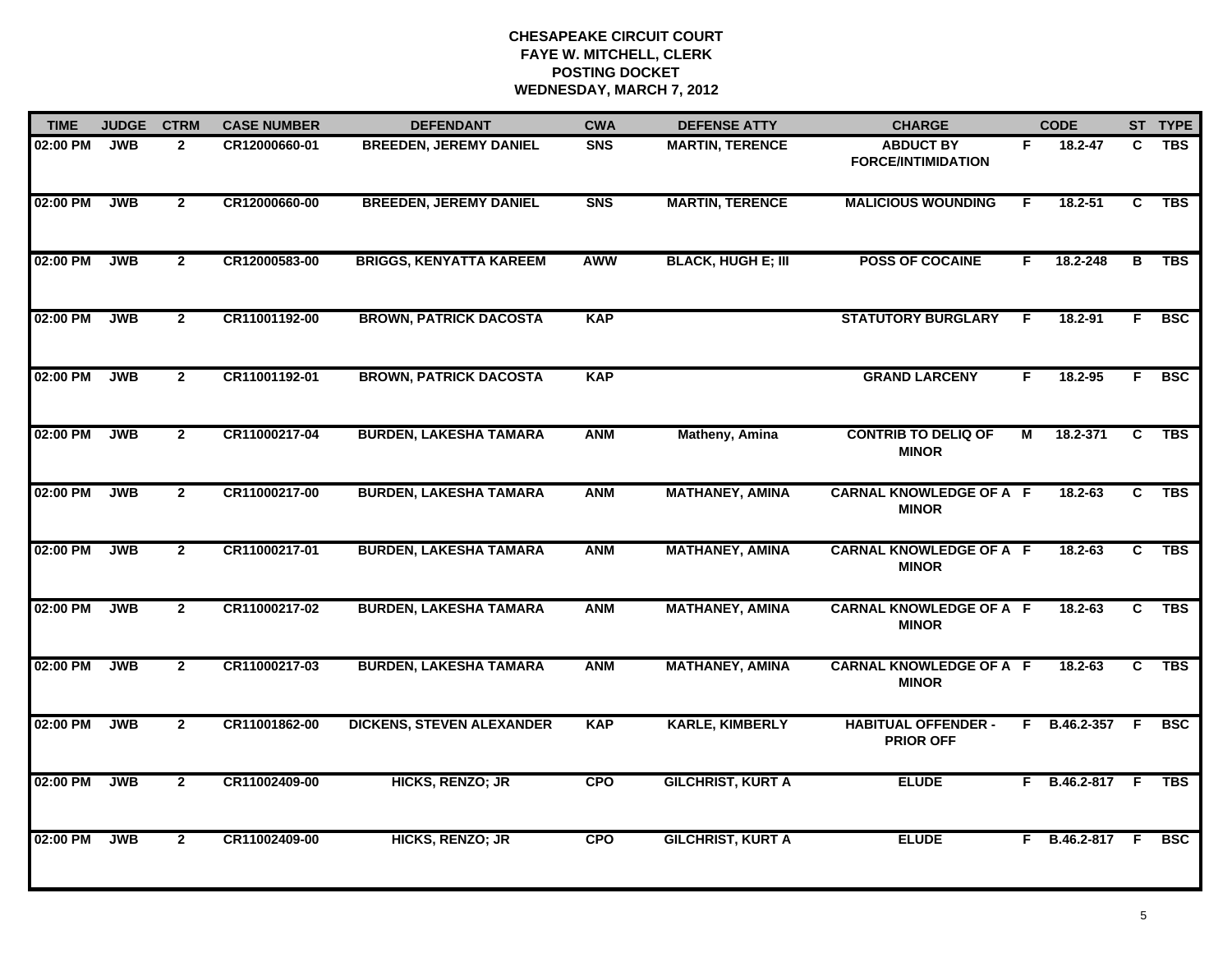| <b>TIME</b> | <b>JUDGE</b> | <b>CTRM</b>    | <b>CASE NUMBER</b> | <b>DEFENDANT</b>                | <b>CWA</b> | <b>DEFENSE ATTY</b>      | <b>CHARGE</b>                              |    | <b>CODE</b>       |     | ST TYPE       |
|-------------|--------------|----------------|--------------------|---------------------------------|------------|--------------------------|--------------------------------------------|----|-------------------|-----|---------------|
| 02:00 PM    | <b>JWB</b>   | $\mathbf{2}$   | CR11002409-01      | <b>HICKS, RENZO; JR</b>         | <b>CPO</b> | <b>GILCHRIST, KURT A</b> | <b>REV LIC</b>                             |    | M A.46.2-301      | -F  | <b>TBS</b>    |
| 02:00 PM    | <b>JWB</b>   | $\overline{2}$ | CR11002409-01      | HICKS, RENZO; JR                | <b>CPO</b> | <b>GILCHRIST, KURT A</b> | <b>REV LIC</b>                             |    | M A.46.2-301 F    |     | <b>BSC</b>    |
| 02:00 PM    | <b>JWB</b>   | $\overline{2}$ | CR11002409-02      | HICKS, RENZO; JR                | <b>CPO</b> | <b>GILCHRIST, KURT A</b> | <b>RECK DR</b>                             |    | M A.46.2-862 F    |     | <b>TBS</b>    |
| 02:00 PM    | <b>JWB</b>   | $\overline{2}$ | CR11002409-02      | HICKS, RENZO; JR                | <b>CPO</b> | <b>GILCHRIST, KURT A</b> | <b>RECK DR</b>                             |    | M A.46.2-862      | - F | <b>BSC</b>    |
| 02:00 PM    | <b>JWB</b>   | $\overline{2}$ | CR12000641-00      | <b>JOHNSON, EBONY NICOLE</b>    | <b>AEP</b> | <b>POULSON, MICHAEL</b>  | PETIT LARCENY-FELONY                       | F. | $18.2 - 96$       | C.  | TBS           |
| 02:00 PM    | <b>JWB</b>   | $\overline{2}$ | CR11002439-00      | <b>JOHNSON, KEISHERA CAPRI</b>  | <b>KAP</b> | <b>KORNMAN, JENNIFER</b> | POSS DRUGS SCHEDULE 1 F                    |    | 18.2-250          | F.  | <b>BSC</b>    |
| 02:00 PM    | <b>JWB</b>   | $\overline{2}$ | CR12000586-00      | <b>JORDAN, DAMIEN LAMONT</b>    | <b>AWW</b> | <b>WOODS, MICHAEL</b>    | <b>PWID MARIJUANA</b>                      | F. | 18.2-248.1        | В   | <b>TBS</b>    |
| 02:00 PM    | <b>JWB</b>   | $\overline{2}$ | CR12000627-00      | <b>LAHENS, PIERRE RASHAAD</b>   | <b>KAR</b> |                          | <b>GRAND LARCENY</b>                       | F  | 18.2-95           | В   | <b>TBS</b>    |
| 02:00 PM    | <b>JWB</b>   | $\overline{2}$ | CR12000449-00      | <b>LATTIMORE, EBONY MONIC</b>   | <b>ASA</b> |                          | <b>EMBEZZLEMENT</b>                        | F. | 18.2-111          |     | <b>B</b> ADAT |
| 02:00 PM    | <b>JWB</b>   | $\mathbf{2}$   | CR11002833-01      | <b>LEDOYEN, CHARLES RICHARD</b> | <b>AHM</b> | <b>TITTER, JENNIFER</b>  | <b>REC/BUY STOLEN GOODS</b><br>$<$ \$200   | M  | 18.2-108          | B   | <b>TBS</b>    |
| 02:00 PM    | <b>JWB</b>   | $\mathbf{2}$   | CR12000629-00      | LEE, RACHELLE                   | <b>DAW</b> |                          | <b>GRAND LARCENY</b>                       | F. | 18.2-95           |     | B TBS         |
| 02:00 PM    | <b>JWB</b>   | $\overline{2}$ | CR12000404-01      | <b>MCINNIS, DEXTER ERIC</b>     |            | <b>BURGESS, STEPHEN</b>  | <b>DUI (ACC)</b>                           |    | M A.18.2-266      |     | S ADAT        |
| 02:00 PM    | <b>JWB</b>   | $\overline{2}$ | CR12000404-00      | <b>MCINNIS, DEXTER ERIC</b>     | <b>AEJ</b> | <b>BURGESS, STEPHEN</b>  | DR AFTER DECLARED H.O.- F<br><b>FELONY</b> |    | <b>B.46.2-357</b> |     | <b>B</b> ADAT |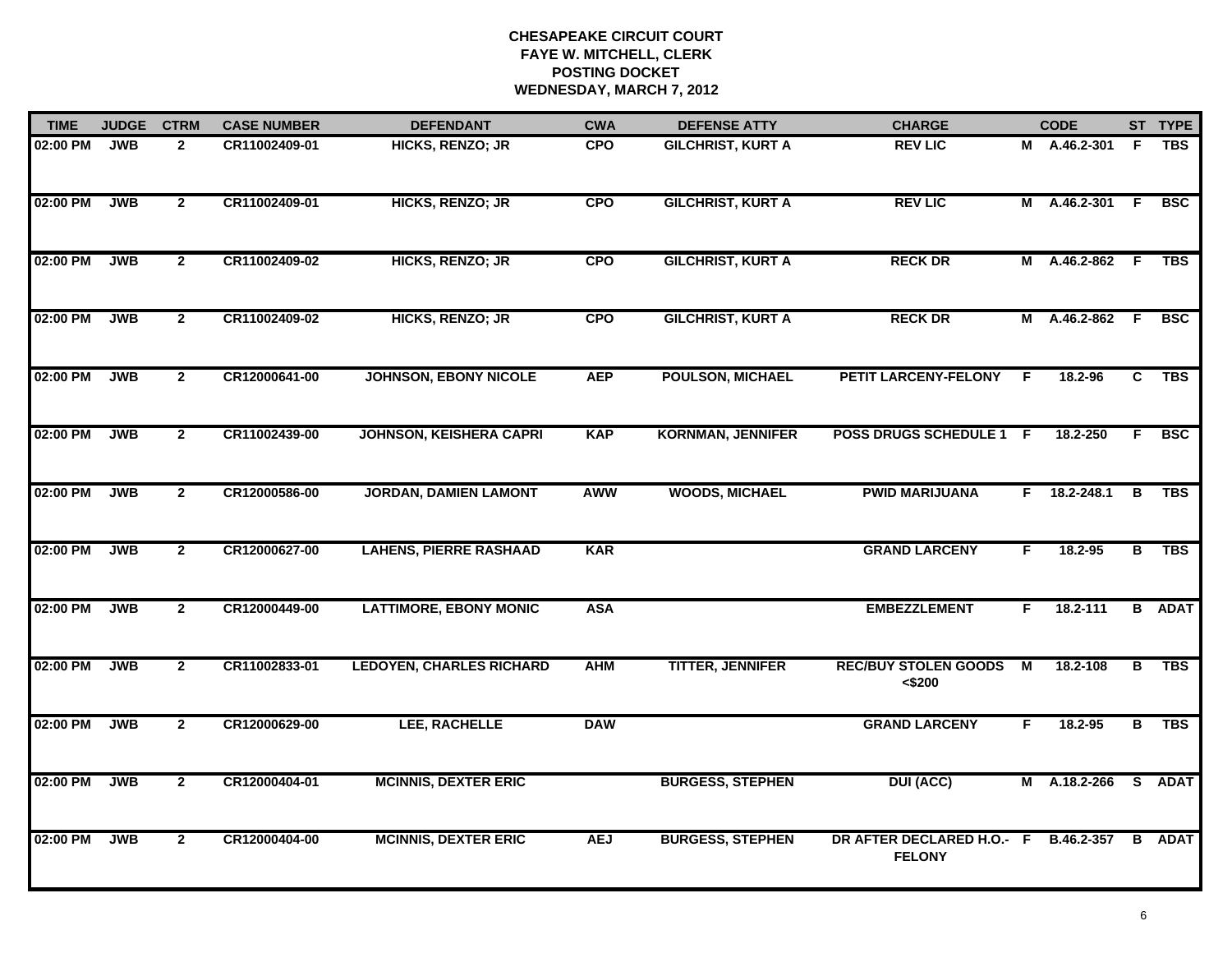| <b>TIME</b> | <b>JUDGE</b> | <b>CTRM</b>    | <b>CASE NUMBER</b> | <b>DEFENDANT</b>                | <b>CWA</b> | <b>DEFENSE ATTY</b>       | <b>CHARGE</b>                                         |     | <b>CODE</b> |   | ST TYPE       |
|-------------|--------------|----------------|--------------------|---------------------------------|------------|---------------------------|-------------------------------------------------------|-----|-------------|---|---------------|
| 02:00 PM    | <b>JWB</b>   | $\overline{2}$ | CR11002094-00      | <b>NEILSEN, RICHARD LEE; II</b> | <b>ASA</b> | Crook, Heather B.         | <b>STATUTORY BURGLARY</b>                             | F   | 18.2-91     | C | <b>TBS</b>    |
| 02:00 PM    | <b>JWB</b>   | $\overline{2}$ | CR12000590-00      | PICONE, JOSEPHINE               | <b>AEJ</b> |                           | <b>CONCEAL GOODS</b>                                  | F.  | 18.2-103    |   | <b>B</b> ADAT |
| 02:00 PM    | <b>JWB</b>   | $\overline{2}$ | CR12000452-00      | <b>RAINEY, YOLANDA MARIE</b>    | <b>AWW</b> |                           | <b>PWID MARIJUANA</b>                                 | F.  | 18.2-248.1  |   | <b>B</b> ADAT |
| 02:00 PM    | <b>JWB</b>   | $\overline{2}$ | CR12000496-00      | <b>RICHARDS, ROBERT THOMAS</b>  |            |                           | <b>POSS CONTROLLED</b><br><b>SUBSTANCE</b>            | F.  | 18.2-250    |   | <b>B</b> ADAT |
| 02:00 PM    | <b>JWB</b>   | $\overline{2}$ | CR11002260-00      | <b>SMITH, ANTOIN DEMETRIUS</b>  | <b>KAR</b> | Ortiz, Kathleen A.        | DRUGS: POSSESS SCHIOR F<br>Ш                          |     | 18.2-250    | В | TBS           |
| 02:00 PM    | <b>JWB</b>   | $\overline{2}$ | CR11001939-00      | <b>SMITH, ANTOIN DEMETRIUS</b>  | <b>KAR</b> | <b>CROOK, HEATHER</b>     | <b>PETIT LARCENY</b>                                  | М   | 46-15       | В | TBS           |
| 02:00 PM    | <b>JWB</b>   | $\overline{2}$ | CR12000437-01      | <b>SMITH, DARION LEE</b>        | <b>KAP</b> | <b>ROSENBLUM, MICHAEL</b> | <b>ENTER STRUC TO COMMIT F</b><br>A&B ETC.            |     | $18.2 - 91$ | в | <b>TBS</b>    |
| 02:00 PM    | <b>JWB</b>   | $\overline{2}$ | CR12000437-02      | <b>SMITH, DARION LEE</b>        | <b>KAP</b> | <b>ROSENBLUM, MICHAEL</b> | STLN PRPRTY: INT TO SELL F 18.2-108.01<br>$>= $200$   |     |             | B | <b>TBS</b>    |
| 02:00 PM    | <b>JWB</b>   | $\overline{2}$ | CR12000437-03      | <b>SMITH, DARION LEE</b>        | <b>KAP</b> | <b>ROSENBLUM, MICHAEL</b> | <b>GRND LARCENY: &gt;=\$200</b><br><b>NOT PERSN</b>   | F.  | $18.2 - 95$ | в | <b>TBS</b>    |
| 02:00 PM    | <b>JWB</b>   | $\overline{2}$ | CR12000437-00      | <b>SMITH, DARION LEE</b>        | <b>KAP</b> | <b>ROSENBLUM, MICHAEL</b> | <b>GRAND LARCENY</b>                                  | F.  | $18.2 - 95$ | B | <b>TBS</b>    |
| 02:00 PM    | <b>JWB</b>   | $\mathbf{2}$   | CR12000418-00      | <b>SMITH, VASHION LEDANOE</b>   | <b>WHC</b> | <b>HALLAUER, SCOTT</b>    | <b>POSS STOLEN GOODS</b>                              | F.  | 18.2-108    | C | <b>TBS</b>    |
| 02:00 PM    | <b>JWB</b>   | $\overline{2}$ | CR12000418-01      | <b>SMITH, VASHION LEDANOE</b>   | <b>WHC</b> | <b>HALLAUER, SCOTT</b>    | STLN PRPRTY: INT TO SELL F 18.2-108.01 C<br>$>= $200$ |     |             |   | <b>TBS</b>    |
| 02:00 PM    | <b>JWB</b>   | $\mathbf{2}$   | CR10000669-01      | <b>STARRETTE, STEVEN LESLIE</b> | <b>KAP</b> | <b>MASON, SHARON</b>      | <b>VIOL PROBATION ON FEL</b><br><b>OFF</b>            | - F | 19.2-306    | C | <b>TBS</b>    |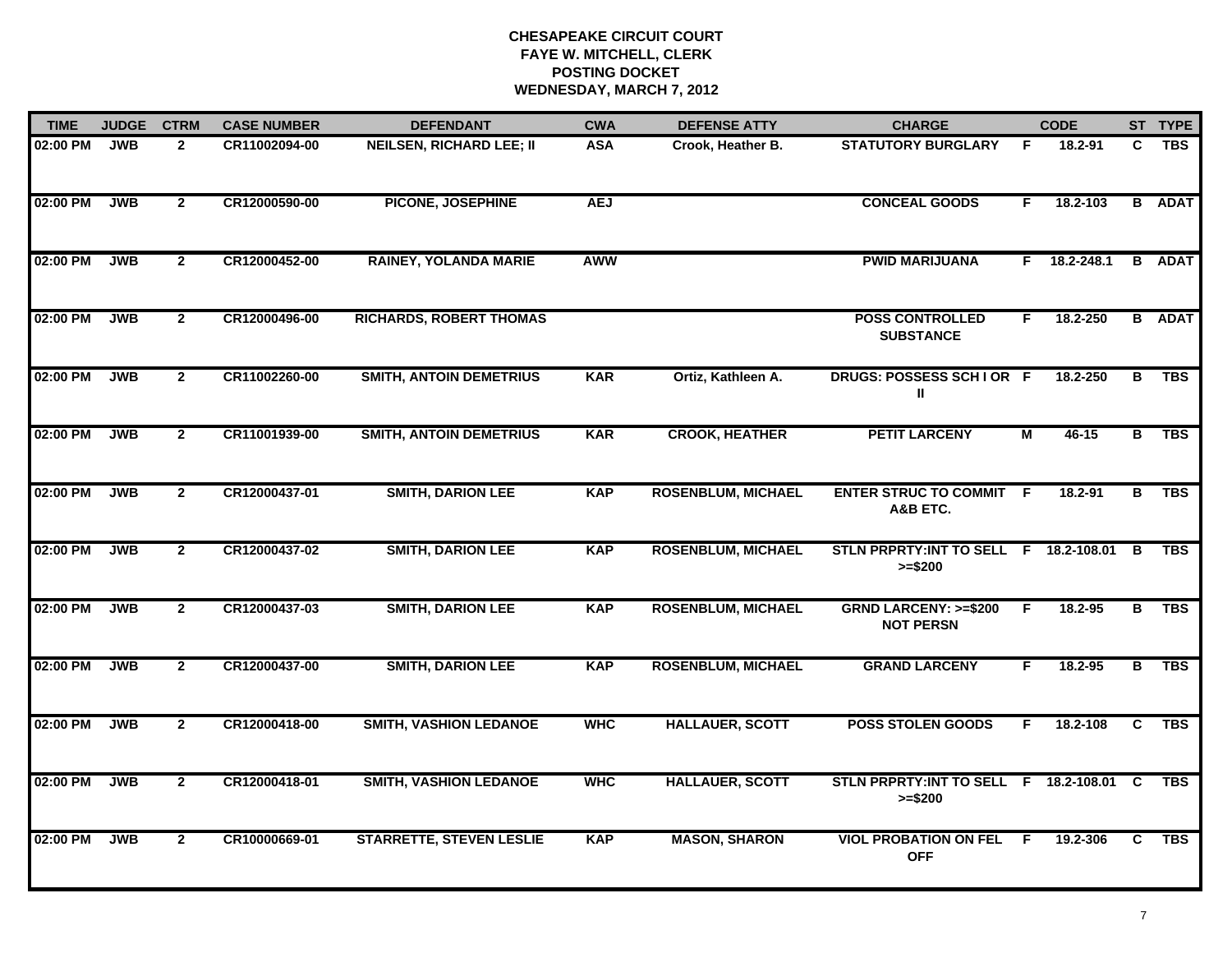| <b>TIME</b> | <b>JUDGE</b> | <b>CTRM</b>    | <b>CASE NUMBER</b> | <b>DEFENDANT</b>                | <b>CWA</b> | <b>DEFENSE ATTY</b>       | <b>CHARGE</b>                                             |    | <b>CODE</b>     |    | ST TYPE    |
|-------------|--------------|----------------|--------------------|---------------------------------|------------|---------------------------|-----------------------------------------------------------|----|-----------------|----|------------|
| 02:00 PM    | <b>JWB</b>   | $\overline{2}$ | CR11002699-00      | <b>STARRETTE, STEVEN LESLIE</b> | <b>KAP</b> | <b>CRONIN, ERIC T</b>     | <b>GRAND LARCENY</b>                                      | F. | 18.2-95         | в  | <b>TBS</b> |
| 02:00 PM    | <b>JWB</b>   | $\overline{2}$ | CR12000529-00      | <b>TANT, WILLIAM D</b>          | <b>WHC</b> |                           | STLN PRPRTY:INT TO SELL F 18.2-108.01 C ADAT<br>$>= $200$ |    |                 |    |            |
| 02:00 PM    | <b>JWB</b>   | $\overline{2}$ | CR12000594-01      | <b>THORNTON, TONI NICOLE</b>    | <b>AWW</b> | <b>BLACK, HUGH E; III</b> | DRUGS: POSSESS SCHIOR F<br>Ш                              |    | 18.2-250        | В  | <b>TBS</b> |
| 02:00 PM    | <b>JWB</b>   | $\overline{2}$ | CR12000594-02      | <b>THORNTON, TONI NICOLE</b>    | <b>AWW</b> | <b>BLACK, HUGH E; III</b> | POSSESS MARIJUANA, 1ST M<br><b>OFF</b>                    |    | 18.2-250.1      | B  | <b>TBS</b> |
| 02:00 PM    | <b>JWB</b>   | $\overline{2}$ | CR12000594-00      | <b>THORNTON, TONI NICOLE</b>    | <b>AWW</b> | <b>BLACK, HUGH E; III</b> | POSS SCH I/II & POSS<br><b>FIREARM</b>                    |    | F 18.2-308.4    | B  | <b>TBS</b> |
| 02:00 PM    | <b>JWB</b>   | $\overline{2}$ | CR12000594-04      | <b>THORNTON, TONI NICOLE</b>    |            | <b>BLACK, H</b>           | DRIVING ON SUSPEND O/L                                    | M  | B.46.2-301      | в  | <b>TBS</b> |
| 02:00 PM    | <b>JWB</b>   | $\overline{2}$ | CR12000594-03      | <b>THORNTON, TONI NICOLE</b>    | <b>AWW</b> | <b>BLACK, HUGH E; III</b> | <b>CONCEALED WEAPON:</b><br><b>CARRY</b>                  | М  | 18.2-308        | в  | <b>TBS</b> |
| 02:00 PM    | <b>JWB</b>   | $\overline{2}$ | CR12000509-00      | <b>WALKER, TRACY CHEYENNE</b>   | <b>ANM</b> | <b>CANNON, PATRICIA</b>   | <b>GRND LARCENY: &gt;=\$200</b><br><b>NOT PERSN</b>       | F. | 18.2-95         | в  | <b>TBS</b> |
| 02:00 PM    | <b>JWB</b>   | $\overline{2}$ | CR12000509-01      | <b>WALKER, TRACY CHEYENNE</b>   | <b>ANM</b> | <b>CANNON, PATRICIA</b>   | <b>GRND LARCENY: &gt;=\$200</b><br><b>NOT PERSN</b>       | F. | 18.2-95         | B. | TBS        |
| 02:00 PM    | <b>JWB</b>   | $\mathbf{2}$   | CR12000509-02      | <b>WALKER, TRACY CHEYENNE</b>   | <b>ANM</b> | <b>CANNON, PATRICIA</b>   | <b>STOLEN PROPRTY:</b><br>SELL/ETC >\$200                 |    | F 18.2-108.01   | B  | <b>TBS</b> |
| 02:00 PM    | <b>JWB</b>   | $\mathbf{2}$   | CR12000509-03      | <b>WALKER, TRACY CHEYENNE</b>   | <b>ANM</b> | <b>CANNON, PATRICIA</b>   | <b>STOLEN PROPRTY:</b><br><b>SELL/ETC &gt;\$200</b>       |    | F 18.2-108.01 B |    | <b>TBS</b> |
| 02:00 PM    | <b>JWB</b>   | $\overline{2}$ | CR11002735-00      | <b>WIGGINS, FONTE MICHAEL</b>   | <b>MLK</b> | <b>BUYRN, RICHARD L</b>   | <b>STATUTORY BURGLARY</b>                                 | F. | 18.2-91         | F. | <b>BSC</b> |
| 02:00 PM    | <b>JWB</b>   | $\overline{2}$ | CR11002735-01      | <b>WIGGINS, FONTE MICHAEL</b>   | <b>MLK</b> | <b>BUYRN, RICHARD L</b>   | <b>STATUTORY BURGLARY</b>                                 | -F | 18.2-91         | F. | <b>BSC</b> |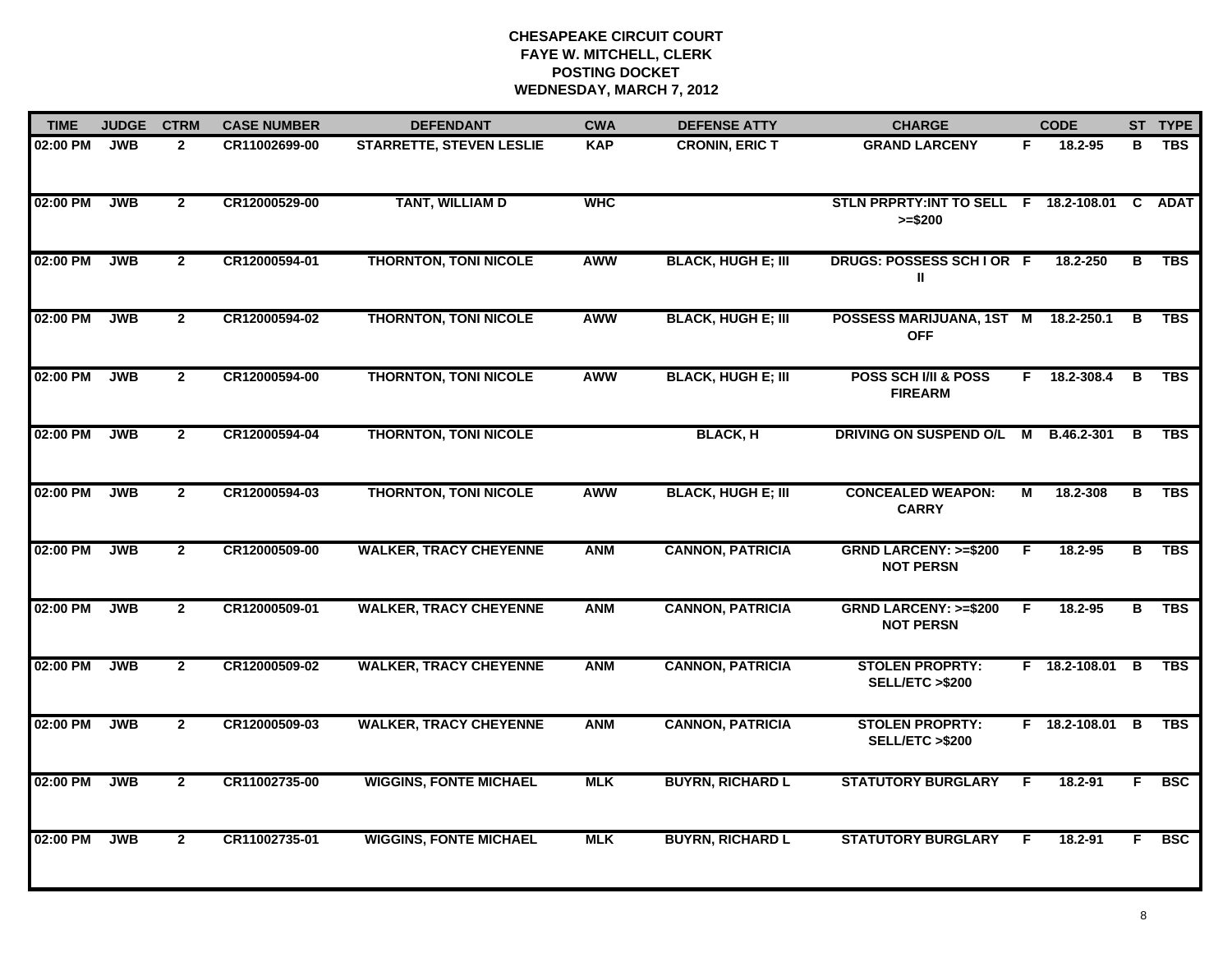| <b>TIME</b>     | <b>JUDGE</b> | <b>CTRM</b>  | <b>CASE NUMBER</b> | <b>DEFENDANT</b>             | <b>CWA</b> | <b>DEFENSE ATTY</b> | <b>CHARGE</b>                                |   | <b>CODE</b> | <b>ST</b> | <b>TYPE</b> |
|-----------------|--------------|--------------|--------------------|------------------------------|------------|---------------------|----------------------------------------------|---|-------------|-----------|-------------|
| <b>02:00 PM</b> | <b>JWB</b>   | $\mathbf{2}$ | CR12000578-00      | <b>WILLIAMS, DERRON OMAR</b> | <b>SNS</b> |                     | <b>MALICIOUS WOUNDING</b>                    |   | 18.2-51     | В         | <b>ADAT</b> |
| 02:00 PM        | <b>JWB</b>   |              | CR07003866-00      | <b>WILLIS, PAUL REGINALD</b> | <b>DAW</b> | <b>CRONIN, ERIC</b> | <b>HABITUAL OFFENDER</b>                     |   | B.46.2-357  | C.        | <b>TBS</b>  |
| 02:00 PM        | <b>JWB</b>   | 2            | CR07003866-01      | <b>WILLIS, PAUL REGINALD</b> |            |                     | <b>DISOBEY JUDGEMENT:</b><br><b>CONTEMPT</b> | м | 18.2-456    | S.        | <b>SC</b>   |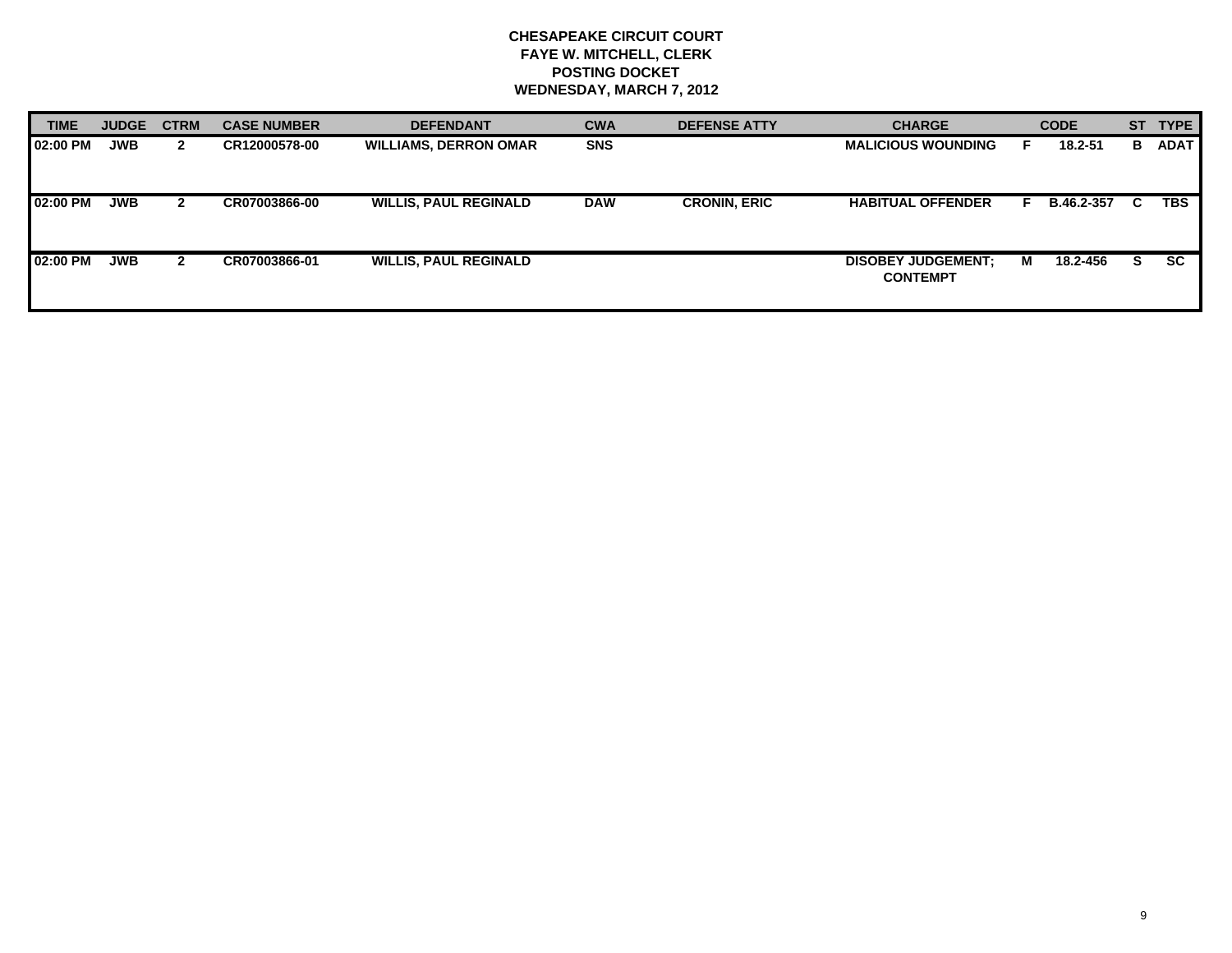| <b>TIME</b> | <b>JUDGE</b> | <b>CTRM</b>             | <b>CASE NUMBER</b> | <b>PLAINTIFF</b>    | <b>DEFENDANT</b>               | <b>PLAINTIFF ATTY</b> | <b>DEFENSE ATTY</b> | <b>TYPE</b>     |
|-------------|--------------|-------------------------|--------------------|---------------------|--------------------------------|-----------------------|---------------------|-----------------|
| 08:30 AM    | <b>JWB</b>   | 3                       | CL11000209-00      | <b>COMMONWEALTH</b> | <b>WHITEMAN, JEFFREY T</b>     |                       |                     | SC              |
| 08:30 AM    | <b>JWB</b>   | 3                       | CL11000982-00      | <b>COMMONWEALTH</b> | <b>MANIPON, LOUIE</b>          |                       |                     | $\overline{sc}$ |
| 08:30 AM    | <b>JWB</b>   | $\overline{\mathbf{3}}$ | CL11000987-00      | <b>COMMONWEALTH</b> | <b>STEWART, DAVID L</b>        |                       |                     | SC              |
| 08:30 AM    | <b>JWB</b>   | 3 <sup>1</sup>          | CL11000992-00      | <b>COMMONWEALTH</b> | <b>BYRD, JEANMARIA C</b>       |                       |                     | SC              |
| 08:30 AM    | <b>JWB</b>   | $\overline{3}$          | CL11000998-00      | <b>COMMONWEALTH</b> | <b>WHARAM, SHERRY F</b>        |                       |                     | SC              |
| 08:30 AM    | <b>JWB</b>   | $\overline{\mathbf{3}}$ | CL11001799-00      | <b>COMMONWEALTH</b> | <b>PARKER-INGRAM, BONNIE R</b> |                       |                     | SC              |
| 08:30 AM    | <b>JWB</b>   | $\overline{\mathbf{3}}$ | CL11001808-00      | <b>COMMONWEALTH</b> | <b>POWERS, SUSAN A</b>         |                       |                     | $\overline{sc}$ |
| 08:30 AM    | <b>JWB</b>   | $\overline{\mathbf{3}}$ | CL12000201-00      | <b>COMMONWEALTH</b> | <b>BELL, ANTHONY A</b>         |                       |                     | SC              |
| 08:30 AM    | <b>JWB</b>   | 3 <sup>1</sup>          | CL12000203-00      | <b>COMMONWEALTH</b> | <b>BRIGHT-CASH, CATRINA M</b>  |                       |                     | $\overline{sc}$ |
| 08:30 AM    | <b>JWB</b>   | 3 <sup>1</sup>          | CL12000204-00      | <b>COMMONWEALTH</b> | <b>CARPENTER, WILLIAM H</b>    |                       |                     | SC              |
| 08:30 AM    | <b>JWB</b>   | $\overline{\mathbf{3}}$ | CL12000205-00      | <b>COMMONWEALTH</b> | <b>DAVIS, CICELY F</b>         |                       |                     | $\overline{sc}$ |
| 08:30 AM    | <b>JWB</b>   | $\overline{\mathbf{3}}$ | CL12000206-00      | <b>COMMONWEALTH</b> | <b>DAVIS, STEPHEN A</b>        |                       |                     | SC              |
| 08:30 AM    | <b>JWB</b>   | $\mathbf{3}$            | CL12000207-00      | <b>COMMONWEALTH</b> | <b>EDWARDS, STEVEN M</b>       |                       |                     | SC              |
|             |              |                         |                    |                     |                                |                       |                     |                 |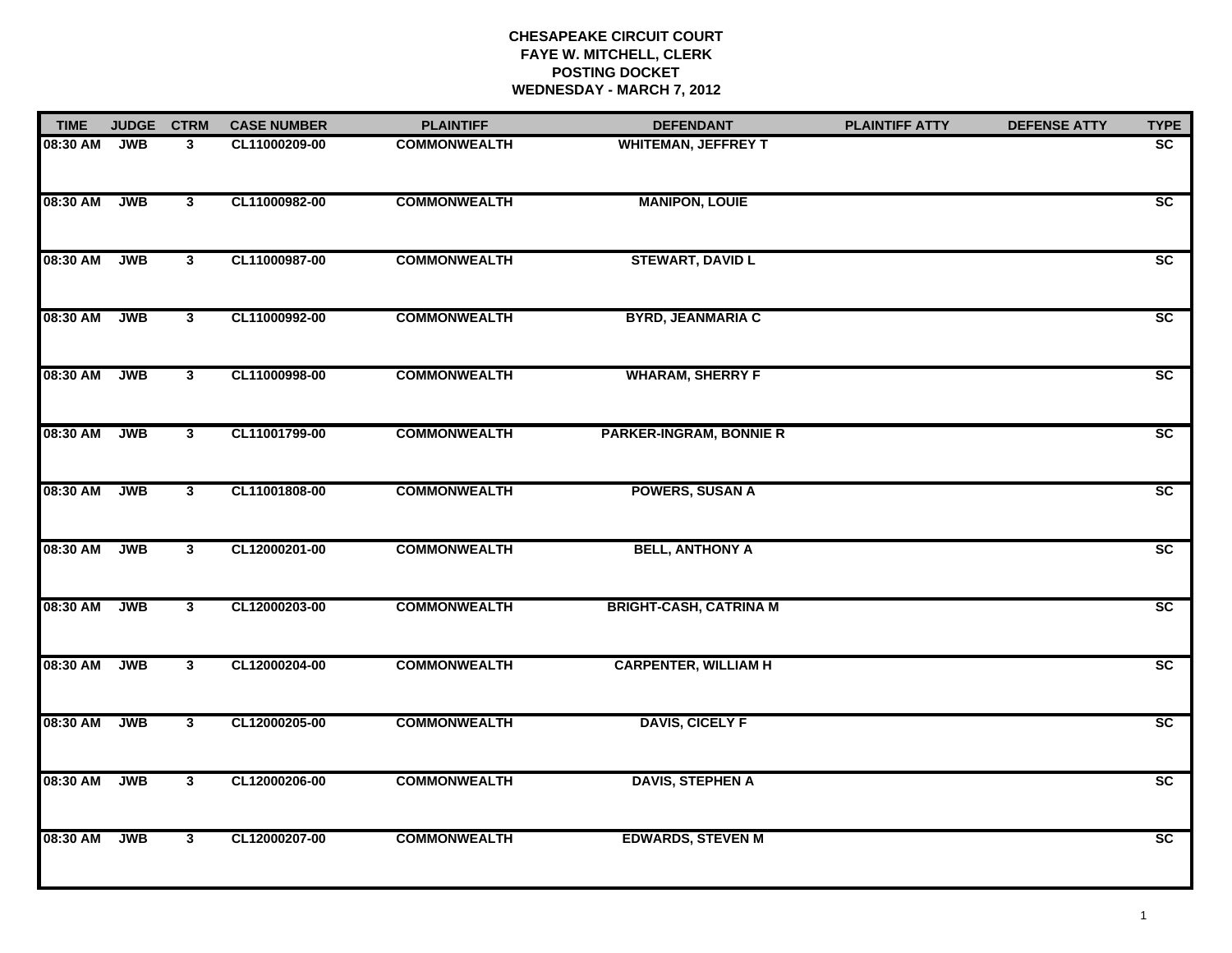| <b>TIME</b> | <b>JUDGE</b> | <b>CTRM</b>             | <b>CASE NUMBER</b> | <b>PLAINTIFF</b>    | <b>DEFENDANT</b>            | <b>PLAINTIFF ATTY</b> | <b>DEFENSE ATTY</b> | <b>TYPE</b>     |
|-------------|--------------|-------------------------|--------------------|---------------------|-----------------------------|-----------------------|---------------------|-----------------|
| 08:30 AM    | <b>JWB</b>   | 3                       | CL12000208-00      | <b>COMMONWEALTH</b> | <b>FITZPATRICK, LISA R</b>  |                       |                     | $\overline{sc}$ |
| 08:30 AM    | <b>JWB</b>   | $\overline{\mathbf{3}}$ | CL12000209-00      | <b>COMMONWEALTH</b> | <b>FOREMAN, BARBARA E</b>   |                       |                     | $\overline{sc}$ |
| 08:30 AM    | <b>JWB</b>   | $\mathbf{3}$            | CL12000210-00      | <b>COMMONWEALTH</b> | <b>FROEHLER, SHELBY L</b>   |                       |                     | $\overline{SC}$ |
| 08:30 AM    | <b>JWB</b>   | $\mathbf{3}$            | CL12000211-00      | <b>COMMONWEALTH</b> | <b>GAVALDON, MORGAN K</b>   |                       |                     | $\overline{SC}$ |
| 08:30 AM    | <b>JWB</b>   | $\mathbf{3}$            | CL12000212-00      | <b>COMMONWEALTH</b> | <b>GORDY, BETTY J</b>       |                       |                     | $\overline{sc}$ |
| 08:30 AM    | <b>JWB</b>   | $\overline{\mathbf{3}}$ | CL12000213-00      | <b>COMMONWEALTH</b> | <b>GRIFFIN, TEDRAL</b>      |                       |                     | SC              |
| 08:30 AM    | <b>JWB</b>   | $\overline{\mathbf{3}}$ | CL12000214-00      | <b>COMMONWEALTH</b> | <b>HAMMOND, KEVIN L; JR</b> |                       |                     | $\overline{sc}$ |
| 08:30 AM    | <b>JWB</b>   | $\overline{\mathbf{3}}$ | CL12000215-00      | <b>COMMONWEALTH</b> | <b>HARRIS, JONATHAN L</b>   |                       |                     | SC              |
| 08:30 AM    | <b>JWB</b>   | $\mathbf{3}$            | CL12000216-00      | <b>COMMONWEALTH</b> | <b>HOLMES, JAVON C</b>      |                       |                     | SC              |
| 08:30 AM    | <b>JWB</b>   | 3 <sup>1</sup>          | CL12000217-00      | <b>COMMONWEALTH</b> | <b>HORNE, MISTIL</b>        |                       |                     | $\overline{SC}$ |
| 08:30 AM    | <b>JWB</b>   | $\overline{\mathbf{3}}$ | CL12000218-00      | <b>COMMONWEALTH</b> | <b>JONES, MATTHEW H</b>     |                       |                     | SC              |
| 08:30 AM    | <b>JWB</b>   | $\overline{\mathbf{3}}$ | CL12000219-00      | <b>COMMONWEALTH</b> | <b>JONES, SANDRA A</b>      |                       |                     | $\overline{sc}$ |
| 08:30 AM    | <b>JWB</b>   | $\overline{\mathbf{3}}$ | CL12000220-00      | <b>COMMONWEALTH</b> | <b>LEARY, WILLIAM M</b>     |                       |                     | SC              |
|             |              |                         |                    |                     |                             |                       |                     |                 |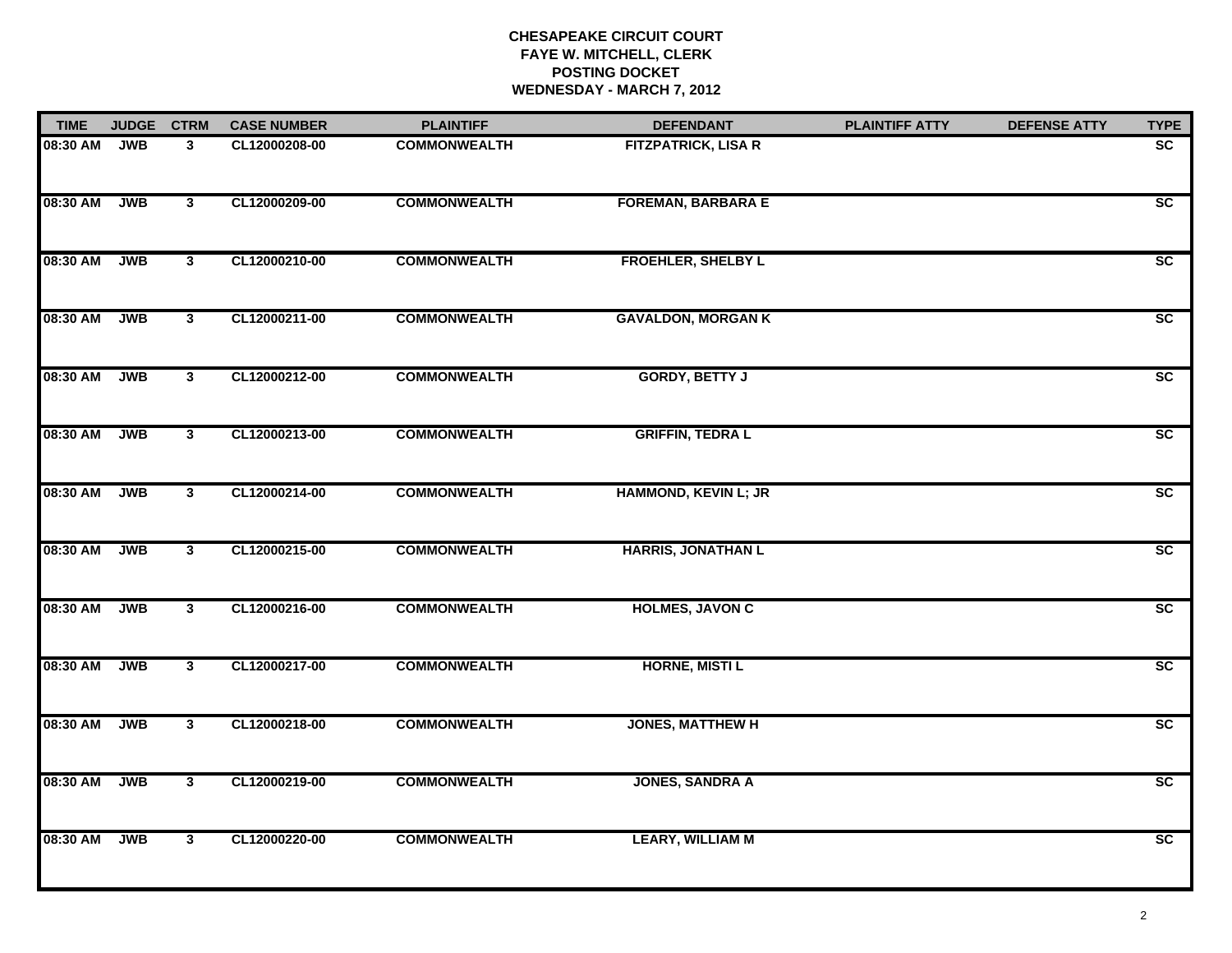| <b>TIME</b> | <b>JUDGE</b> | <b>CTRM</b>             | <b>CASE NUMBER</b> | <b>PLAINTIFF</b>       | <b>DEFENDANT</b>             | <b>PLAINTIFF ATTY</b> | <b>DEFENSE ATTY</b> | <b>TYPE</b>     |
|-------------|--------------|-------------------------|--------------------|------------------------|------------------------------|-----------------------|---------------------|-----------------|
| 08:30 AM    | <b>JWB</b>   | 3 <sup>1</sup>          | CL12000245-00      | <b>COMMONWEALTH</b>    | <b>MCFEELY, MARY F</b>       |                       |                     | $\overline{sc}$ |
| 08:30 AM    | <b>JWB</b>   | $\overline{\mathbf{3}}$ | CL12000246-00      | <b>COMMONWEALTH</b>    | <b>MINTLOW, JESSE</b>        |                       |                     | $\overline{sc}$ |
| 08:30 AM    | <b>JWB</b>   | $\overline{\mathbf{3}}$ | CL12000247-00      | <b>COMMONWEALTH</b>    | <b>OLMSTEAD, KELLY M</b>     |                       |                     | SC              |
| 08:30 AM    | <b>JWB</b>   | $\overline{\mathbf{3}}$ | CL12000248-00      | <b>COMMONWEALTH</b>    | <b>ROSS, BRENT F</b>         |                       |                     | SC              |
| 08:30 AM    | <b>JWB</b>   | $\overline{3}$          | CL12000249-00      | <b>COMMONWEALTH</b>    | <b>SHAW, LAURA I</b>         |                       |                     | $\overline{SC}$ |
| 08:30 AM    | <b>JWB</b>   | $\overline{\mathbf{3}}$ | CL12000250-00      | <b>COMMONWEALTH</b>    | <b>SIMMONS, BERNADETTE B</b> |                       |                     | $\overline{sc}$ |
| 08:30 AM    | <b>JWB</b>   | $\overline{\mathbf{3}}$ | CL12000251-00      | <b>COMMONWEALTH</b>    | <b>STALLINGS, JOHN R</b>     |                       |                     | $\overline{sc}$ |
| 08:30 AM    | <b>JWB</b>   | $\overline{\mathbf{3}}$ | CL12000252-00      | <b>COMMONWEALTH</b>    | <b>SYNDER, WILLIAM S</b>     |                       |                     | SC              |
| 08:30 AM    | <b>JWB</b>   | $\mathbf{3}$            | CL12000253-00      | <b>COMMONWEALTH</b>    | <b>TUCKER, WILLIAM R</b>     |                       |                     | SC              |
| 08:30 AM    | <b>JWB</b>   | $\overline{\mathbf{3}}$ | CL12000254-00      | <b>COMMONWEALTH</b>    | <b>WATSON, LARRY</b>         |                       |                     | $\overline{sc}$ |
| 08:30 AM    | <b>JWB</b>   | 3 <sup>1</sup>          | CL12000297-00      | <b>COMMONWEALTH</b>    | <b>WINBORNE, JAMAINE L</b>   |                       |                     | SC              |
| 10:00 AM    | <b>JWB</b>   | $\overline{4}$          | CJ12000001-00      | IN RE JUVENILE APPEAL  | IN RE JUVENILE APPEAL        |                       |                     | <b>TBS</b>      |
| 10:00 AM    | <b>JWB</b>   | 4                       | CJ12000003-00      | *IN RE JUVENILE APPEAL | *IN RE JUVENILE APPEAL       |                       |                     | <b>TBS</b>      |
|             |              |                         |                    |                        |                              |                       |                     |                 |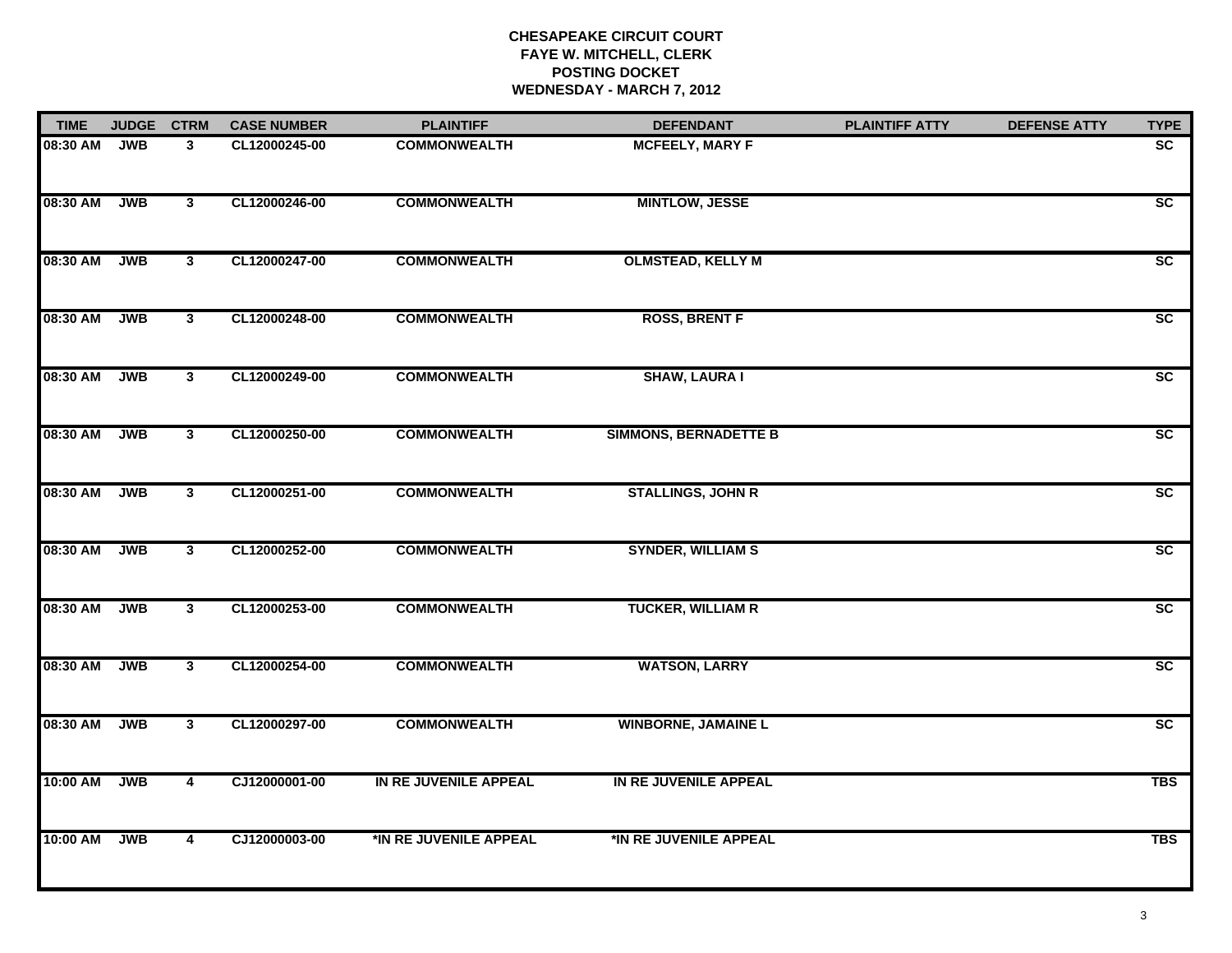| <b>TIME</b> | <b>JUDGE</b> | <b>CTRM</b>             | <b>CASE NUMBER</b> | <b>PLAINTIFF</b>           | <b>DEFENDANT</b>                | <b>PLAINTIFF ATTY</b>                   | <b>DEFENSE ATTY</b>                   | <b>TYPE</b> |
|-------------|--------------|-------------------------|--------------------|----------------------------|---------------------------------|-----------------------------------------|---------------------------------------|-------------|
| 10:00 AM    | <b>JWB</b>   | 4                       | CJ12000005-00      | IN RE JUVENILE APPEAL      | IN RE JUVENILE APPEAL           |                                         |                                       | <b>TBS</b>  |
| 10:00 AM    | <b>JWB</b>   | $\overline{4}$          | CJ12000006-00      | IN RE JUVENILE APPEAL      | IN RE JUVENILE APPEAL           | <b>WOOD, CHRISTY</b>                    | <b>BYRUM, ROBERT</b>                  | <b>TBS</b>  |
| 10:00 AM    | <b>JWB</b>   | $\overline{\mathbf{4}}$ | CJ12000007-00      | IN RE JUVENILE APPEAL      | IN RE JUVENILE APPEAL           | <b>GIVANDO, STEPHEN</b>                 | <b>HARRIS, GERALD</b>                 | <b>TBS</b>  |
| 10:00 AM    | <b>JWB</b>   | 4                       | CJ12000018-00      | *IN RE JUVENILE APPEAL     | *IN RE JUVENILE APPEAL          |                                         |                                       | <b>TBS</b>  |
| 10:00 AM    | <b>JWB</b>   | 4                       | CL10001992-00      | <b>HAYES, MARCUS</b>       | <b>QUELLETTE, NANCY ALFREDA</b> | <b>MCEACHIN, A DONALD</b>               | <b>AKIN, DARCIE</b>                   | <b>TBS</b>  |
| 10:00 AM    | <b>JWB</b>   | $\overline{4}$          | CL10002833-00      | <b>ROUHIER, TERRY L</b>    | <b>BARNETT, DAMIEN G</b>        | <b>STOWE, RANDOLPH</b>                  | <b>SURBER, GREGORY D</b>              | <b>COMP</b> |
| 10:00 AM    | <b>JWB</b>   | $\overline{4}$          | CL11000048-00      | <b>CARTOSKI, JOSEPH N</b>  | <b>BEAN, CARLY ANN</b>          | SHUTTLEWORTH,<br><b>THOMAS B</b>        | <b>TEUMER, SUZANNE</b><br><b>BECK</b> | <b>TBS</b>  |
| 10:00 AM    | <b>JWB</b>   | $\overline{\mathbf{4}}$ | CL11000344-00      | <b>GAUTHIER, MELISSA A</b> | <b>KENT, NICHOLAS E</b>         | <b>NESKIS, GEORGE A</b>                 |                                       | <b>TBS</b>  |
| 10:00 AM    | <b>JWB</b>   | 4                       | CL11001447-00      | <b>RUDOLPH, JAMES</b>      | *GEM TOPS INC                   | <b>JENKINS, MICHELLE</b>                |                                       | <b>TBS</b>  |
| 10:00 AM    | <b>JWB</b>   | 4                       | CL11001956-00      | <b>CREEKMORE, TINA D</b>   | <b>CREEKMORE, BRETT A</b>       | <b>CARNEGIE, KAREN</b><br><b>ROBINS</b> | <b>PLUMLEE, C ERIC</b>                | <b>TBS</b>  |
| 10:00 AM    | <b>JWB</b>   | $\overline{4}$          | CL11002321-00      | <b>SIMPKINS, JESSICA A</b> | <b>HECKEL, CURT L</b>           | <b>PARKER, MICHELLE R</b>               | <b>NEAL, ROBYN L</b>                  | <b>TBS</b>  |
| 10:00 AM    | <b>JWB</b>   | $\overline{4}$          | CL11002328-00      | <b>ARTIS, SANDRA</b>       | *WILLIAMS, CONNIE R             | <b>BROOKE, JEFFREY F</b>                | <b>HODGES, LISA</b>                   | <b>TBS</b>  |
| 10:00 AM    | <b>JWB</b>   | 4                       | CL11002426-00      | <b>DISCOVER BANK</b>       | *SIMPSON, ROBIN S; SR           | <b>LINKIE, MATTHEW P</b>                |                                       | <b>GARN</b> |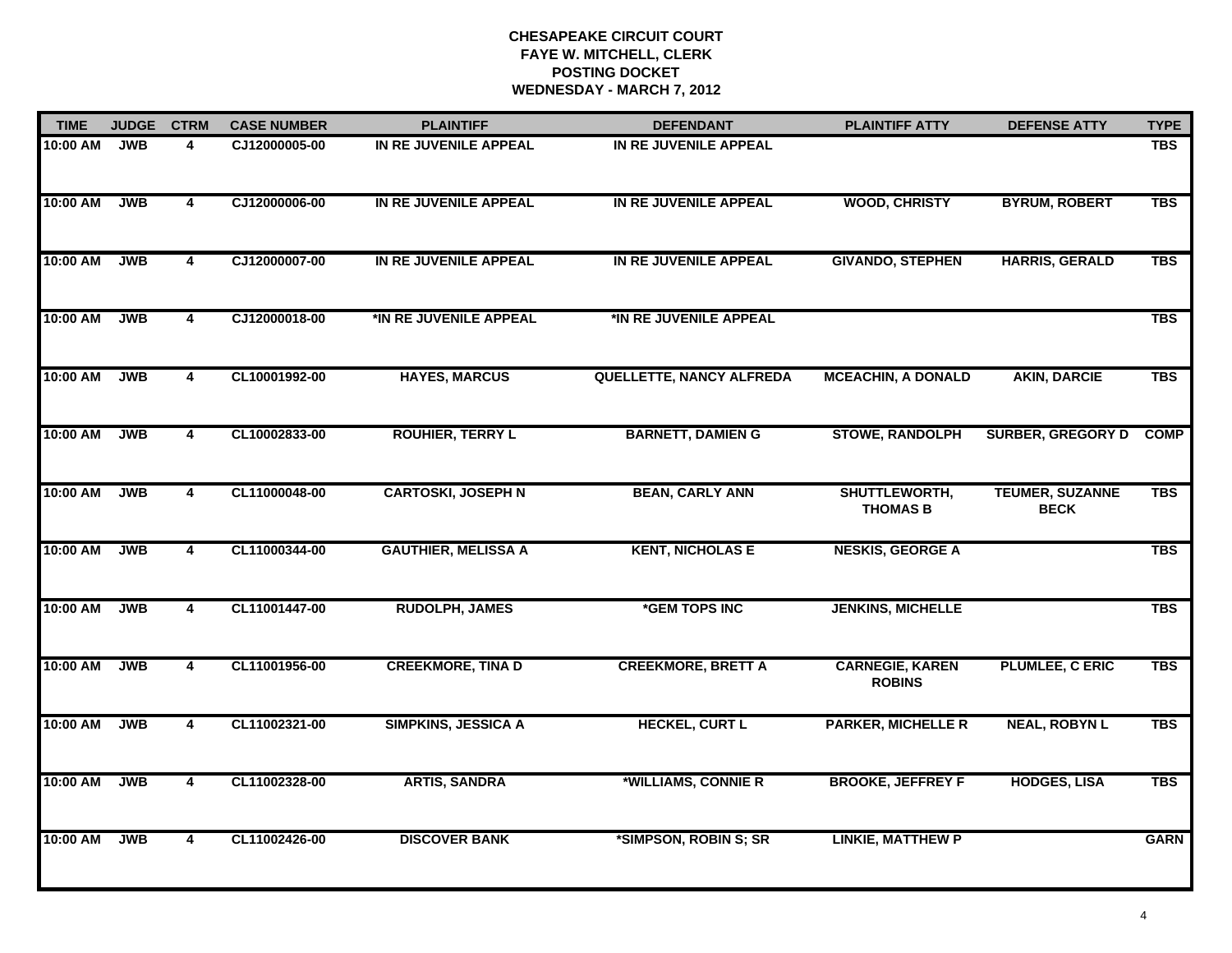| <b>TIME</b>  | <b>JUDGE</b> | <b>CTRM</b>             | <b>CASE NUMBER</b> | <b>PLAINTIFF</b>                 | <b>DEFENDANT</b>         | <b>PLAINTIFF ATTY</b>                | <b>DEFENSE ATTY</b> | <b>TYPE</b> |
|--------------|--------------|-------------------------|--------------------|----------------------------------|--------------------------|--------------------------------------|---------------------|-------------|
| 10:00 AM     | <b>JWB</b>   | 4                       | CL11002494-00      | <b>CAPITAL ONE BANK</b>          | *FULLER, ANNIE R         | <b>GLASSER AND</b><br><b>GLASSER</b> |                     | <b>GARN</b> |
| 10:00 AM     | JWB          | $\overline{4}$          | CL11002511-00      | <b>COMM. OF VIRGINIA</b>         | *BROWN, STEPHANIE LYNN   | <b>POOLE MAHONEY</b>                 |                     | <b>GARN</b> |
| 10:00 AM     | <b>JWB</b>   | $\overline{\mathbf{4}}$ | CL11002552-00      | <b>COMM OF VIRGINIA</b>          | *WAFF, DAVID LAWRENCE    | <b>POOLE MAHONEY</b>                 |                     | <b>GARN</b> |
| 10:00 AM     | <b>JWB</b>   | $\overline{\mathbf{4}}$ | CL11002556-00      | <b>HANOVER INSURANCE COMPANY</b> | *MILLER, TIMOTHY S       | <b>RINALDI, RALPH D</b>              |                     | <b>GARN</b> |
| 10:00 AM     | <b>JWB</b>   | $\overline{\mathbf{4}}$ | CL11002604-00      | <b>CAPITAL ONE BANK</b>          | *TAGUBA, RALPH R         | <b>GLASSER AND</b><br><b>GLASSER</b> |                     | <b>GARN</b> |
| 10:00 AM JWB |              | $\overline{\mathbf{4}}$ | CL11002717-00      | <b>COMMONWEALTH OF VIRGINIA</b>  | *BATTLE, THOMASINE MARIE | <b>POOLE MAHONEY</b>                 |                     | <b>GARN</b> |
| 10:00 AM     | <b>JWB</b>   | $\overline{\mathbf{4}}$ | CL11002718-00      | <b>COMMONWEALTH OF VIRGINIA</b>  | *BAXTER, CYNTHIA ANNE    | <b>POOLE MAHONEY</b>                 |                     | <b>GARN</b> |
| 10:00 AM     | <b>JWB</b>   | $\overline{\mathbf{4}}$ | CL11002720-00      | <b>COMMONWEALTH OF VIRGINIA</b>  | *BLOUNT, ROY EDWARD      | <b>POOLE MAHONEY</b>                 |                     | <b>GARN</b> |
| 10:00 AM     | <b>JWB</b>   | 4                       | CL11002724-00      | <b>COMMONWEALTH OF VIRGINIA</b>  | *BROWN, WALTER; JR       | <b>POOLE MAHONEY</b>                 |                     | <b>GARN</b> |
| 10:00 AM     | <b>JWB</b>   | 4                       | CL11002747-00      | <b>COMMONWEALTH OF VIRGINIA</b>  | *PALMER, TERRY SHERROD   | <b>POOLE MAHONEY</b>                 |                     | <b>GARN</b> |
| 10:00 AM     | <b>JWB</b>   | 4                       | CL11002749-00      | <b>COMMONWEALTH OF VIRGINIA</b>  | *PRESNEL, GARY RAY       | <b>POOLE MAHONEY</b>                 |                     | <b>GARN</b> |
| 10:00 AM     | <b>JWB</b>   | 4                       | CL11002756-00      | <b>COMMONWEALTH OF VIRGINIA</b>  | *SPIVEY, DAMEON A        | <b>POOLE MAHONEY</b>                 |                     | <b>GARN</b> |
| 10:00 AM     | <b>JWB</b>   | $\overline{4}$          | CL11002813-00      | <b>CAPITAL ONE BANK</b>          | *BOYD, DAVID A           | <b>GLASSER AND</b><br><b>GLASSER</b> |                     | <b>GARN</b> |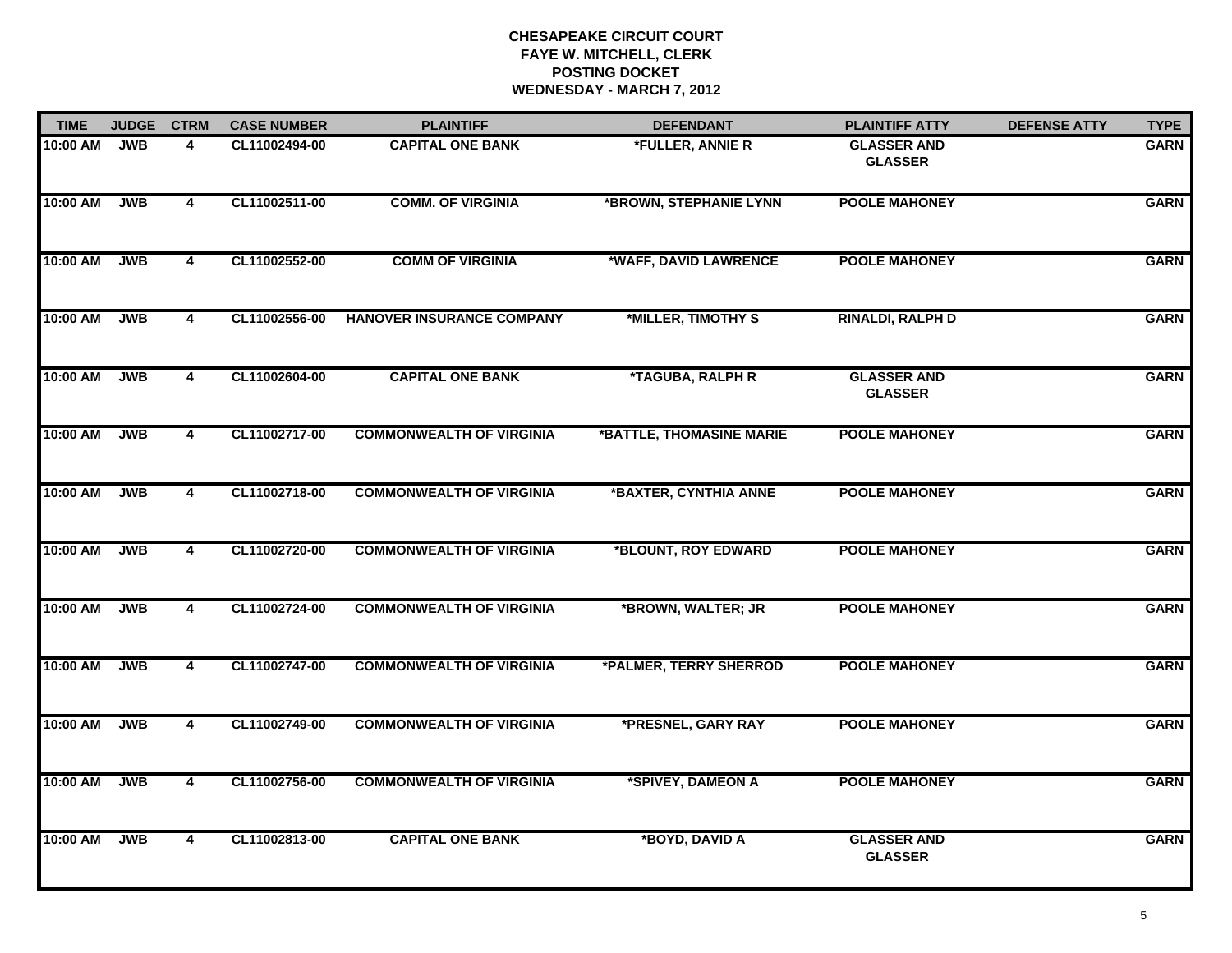| <b>TIME</b>  | <b>JUDGE</b> | <b>CTRM</b>             | <b>CASE NUMBER</b> | <b>PLAINTIFF</b>                    | <b>DEFENDANT</b>              | <b>PLAINTIFF ATTY</b>                   | <b>DEFENSE ATTY</b> | <b>TYPE</b> |
|--------------|--------------|-------------------------|--------------------|-------------------------------------|-------------------------------|-----------------------------------------|---------------------|-------------|
| 10:00 AM     | <b>JWB</b>   | 4                       | CL11002870-00      | <b>CAPITAL ONE BANK</b>             | *MUHAMMAD, RAFEEQ I           | <b>GLASSER AND</b><br><b>GLASSER</b>    |                     | <b>GARN</b> |
| 10:00 AM     | <b>JWB</b>   | 4                       | CL11002872-00      | <b>BENEFICIAL DISCOUNT CO OF VA</b> | *WASHINGTON, TERENCE B        | <b>GLASSER AND</b><br><b>GLASSER</b>    |                     | <b>GARN</b> |
| 10:00 AM     | <b>JWB</b>   | $\overline{\mathbf{4}}$ | CL11002943-00      | <b>CAPITAL ONE BANK</b>             | *FLANAGAN, MOLLY              | <b>GLASSER AND</b><br><b>GLASSER</b>    |                     | <b>GARN</b> |
| 10:00 AM     | <b>JWB</b>   | $\overline{\mathbf{4}}$ | CL11002948-00      | <b>CAPITAL ONE BANK</b>             | *DETOR, LOUIS J               | <b>GLASSER AND</b><br><b>GLASSER</b>    |                     | <b>GARN</b> |
| 10:00 AM     | <b>JWB</b>   | $\overline{4}$          | CL11002951-00      | <b>FARGAS, TAMMIS</b>               | <b>GREAT WALL CUISINE INC</b> | <b>BREIT, WILLIAM D</b>                 |                     | <b>TBS</b>  |
| 10:00 AM JWB |              | 4                       | CL11002964-00      | <b>BAYPORT CREDIT UNION</b>         | *FALU, TIFFANI TIARA          | <b>QUADROS AND</b><br><b>ASSOCIATES</b> |                     | <b>GARN</b> |
| 10:00 AM     | <b>JWB</b>   | $\overline{4}$          | CL11003002-00      | <b>COMMONWEALTH OF VIRGINIA</b>     | *ADKINSON, JOSHUA KEITH       | <b>POOLE MAHONEY</b>                    |                     | <b>GARN</b> |
| 10:00 AM     | <b>JWB</b>   | 4                       | CL11003004-00      | <b>COMMONWEALTH OF VIRGINIA</b>     | *ARMSTRONG, MARCO EUGENE      | <b>POOLE MAHONEY</b>                    |                     | <b>GARN</b> |
| 10:00 AM     | <b>JWB</b>   | 4                       | CL11003006-00      | <b>COMMONWEALTH OF VIRGINIA</b>     | *BRADLEY, EUGENE              | <b>POOLE MAHONEY</b>                    |                     | <b>GARN</b> |
| 10:00 AM     | <b>JWB</b>   | $\overline{4}$          | CL11003007-00      | <b>COMMONWEALTH OF VIRGINIA</b>     | *BRADLEY, JON MORRIS          | <b>POOLE MAHONEY</b>                    |                     | <b>GARN</b> |
| 10:00 AM     | <b>JWB</b>   | 4                       | CL11003008-00      | <b>COMMONWEALTH OF VIRGINIA</b>     | *BRITT, REGGIE                | <b>POOLE MAHONEY</b>                    |                     | <b>GARN</b> |
| 10:00 AM     | JWB          | $\overline{4}$          | CL11003009-00      | <b>COMMONWEALTH OF VIRGINIA</b>     | *CANNON, TIMOTHY LEE; SR      | <b>POOLE MAHONEY</b>                    |                     | <b>GARN</b> |
| 10:00 AM     | <b>JWB</b>   | 4                       | CL11003010-00      | <b>COMMONWEALTH OF VIRGINIA</b>     | *CARROLL, DERRICK MAURICE     | <b>POOLE MAHONEY</b>                    |                     | <b>GARN</b> |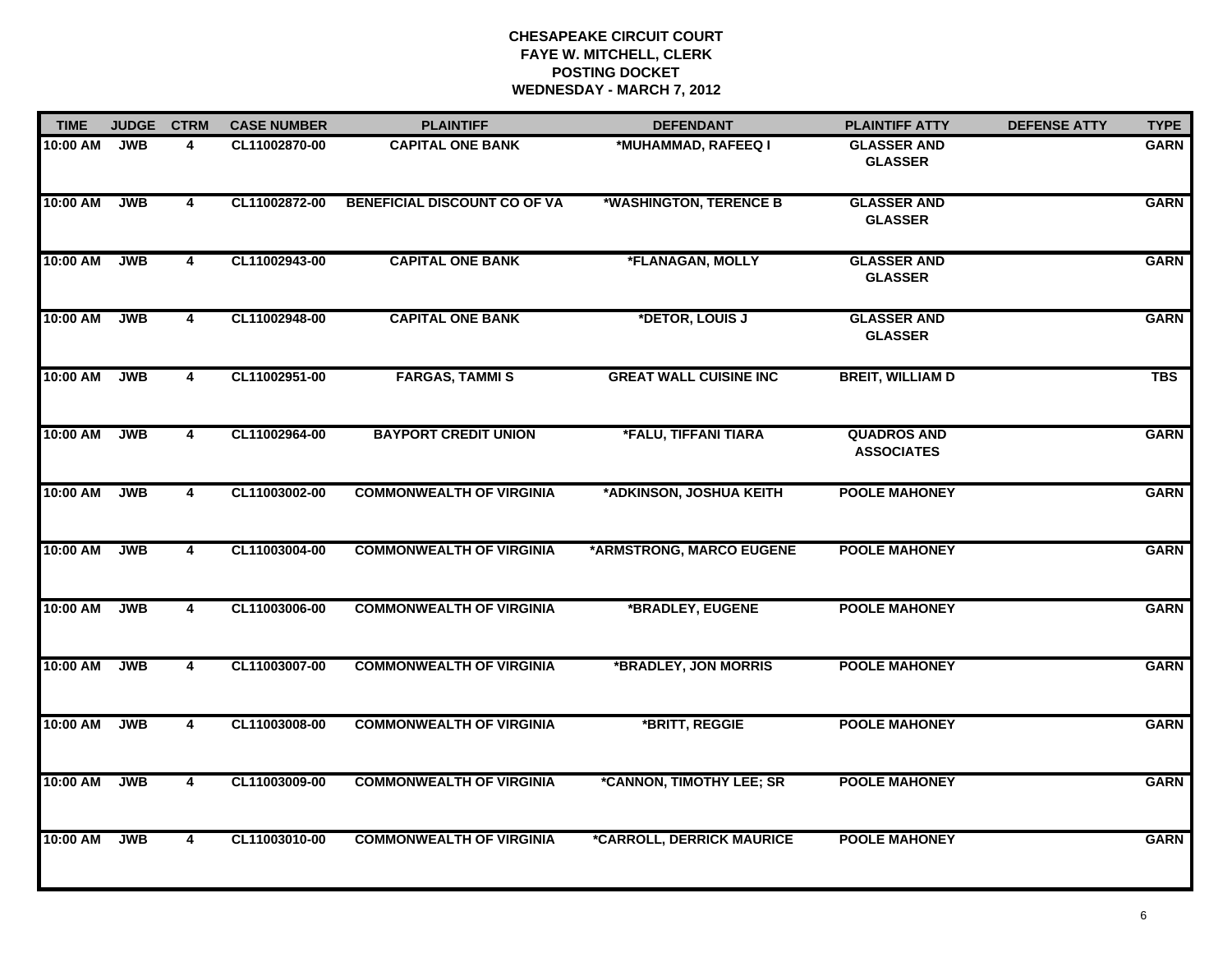| <b>TIME</b> | <b>JUDGE</b> | <b>CTRM</b>             | <b>CASE NUMBER</b> | <b>PLAINTIFF</b>                | <b>DEFENDANT</b>            | <b>PLAINTIFF ATTY</b> | <b>DEFENSE ATTY</b> | <b>TYPE</b> |
|-------------|--------------|-------------------------|--------------------|---------------------------------|-----------------------------|-----------------------|---------------------|-------------|
| 10:00 AM    | <b>JWB</b>   | 4                       | CL11003011-00      | <b>COMMONWEALTH OF VIRGINIA</b> | *COVIL, CHRISTOPHER TYRONE  | <b>POOLE MAHONEY</b>  |                     | <b>GARN</b> |
| 10:00 AM    | <b>JWB</b>   | $\overline{\mathbf{4}}$ | CL11003013-00      | <b>COMMONWEALTH OF VIRGINIA</b> | *ELLIOTT, LANCE DESHION     | <b>POOLE MAHONEY</b>  |                     | <b>GARN</b> |
| 10:00 AM    | <b>JWB</b>   | 4                       | CL11003014-00      | <b>COMMONWEALTH OF VIRGINIA</b> | *FURMAN, JAMES MASON        | <b>POOLE MAHONEY</b>  |                     | <b>GARN</b> |
| 10:00 AM    | <b>JWB</b>   | 4                       | CL11003015-00      | <b>COMMONWEALTH OF VIRGINIA</b> | *GILBERT, FELICIA           | <b>POOLE MAHONEY</b>  |                     | <b>GARN</b> |
| 10:00 AM    | <b>JWB</b>   | 4                       | CL11003016-00      | <b>COMMONWEALTH OF VIRGINIA</b> | *HART, ELROY EMANUEL        | <b>POOLE MAHONEY</b>  |                     | <b>GARN</b> |
| 10:00 AM    | <b>JWB</b>   | 4                       | CL11003017-00      | <b>COMMONWEALTH OF VIRGINIA</b> | *HOOPER, EDWARD LOUIS; III  | <b>POOLE MAHONEY</b>  |                     | <b>GARN</b> |
| 10:00 AM    | <b>JWB</b>   | $\overline{\mathbf{4}}$ | CL11003018-00      | <b>COMMONWEALTH OF VIRGINIA</b> | *JOHNSON, JAMES MCARTHUR    | <b>POOLE MAHONEY</b>  |                     | <b>GARN</b> |
| 10:00 AM    | <b>JWB</b>   | $\overline{\mathbf{4}}$ | CL11003019-00      | <b>COMMONWEALTH OF VIRGINIA</b> | *JONES, ROBIN               | <b>POOLE MAHONEY</b>  |                     | <b>GARN</b> |
| 10:00 AM    | <b>JWB</b>   | 4                       | CL11003020-00      | <b>COMMONWEALTH OF VIRGINIA</b> | *KEYS, ANTONIO              | <b>POOLE MAHONEY</b>  |                     | <b>GARN</b> |
| 10:00 AM    | <b>JWB</b>   | 4                       | CL11003021-00      | <b>COMMONWEALTH OF VIRGINIA</b> | *LEONARD, JULIE A           | <b>POOLE MAHONEY</b>  |                     | <b>GARN</b> |
| 10:00 AM    | <b>JWB</b>   | 4                       | CL11003022-00      | <b>COMMONWEALTH OF VIRGINIA</b> | *RICKS, DAMON JEROME        | <b>POOLE MAHONEY</b>  |                     | <b>GARN</b> |
| 10:00 AM    | <b>JWB</b>   | $\overline{4}$          | CL11003023-00      | <b>COMMONWEALTH OF VIRGINIA</b> | *SAUNDERS, AARON            | <b>POOLE MAHONEY</b>  |                     | <b>GARN</b> |
| 10:00 AM    | <b>JWB</b>   | $\overline{4}$          | CL11003025-00      | <b>COMMONWEALTH OF VIRGINIA</b> | *SCOTT, EARNEST CORNELL; JR | <b>POOLE MAHONEY</b>  |                     | <b>GARN</b> |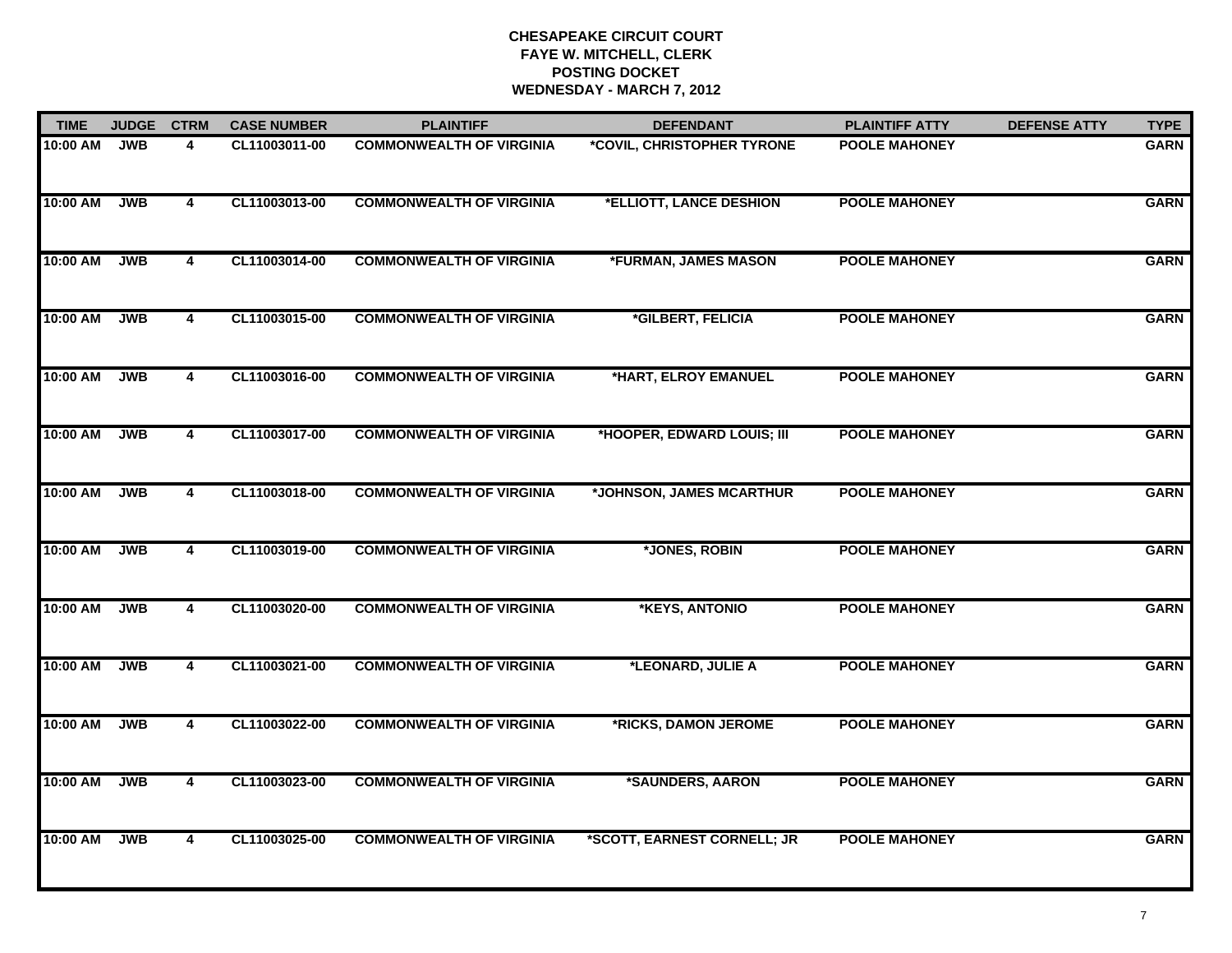| <b>TIME</b> | <b>JUDGE</b> | <b>CTRM</b>             | <b>CASE NUMBER</b> | <b>PLAINTIFF</b>                                | <b>DEFENDANT</b>               | <b>PLAINTIFF ATTY</b>                       | <b>DEFENSE ATTY</b>      | <b>TYPE</b> |
|-------------|--------------|-------------------------|--------------------|-------------------------------------------------|--------------------------------|---------------------------------------------|--------------------------|-------------|
| 10:00 AM    | <b>JWB</b>   | 4                       | CL11003027-00      | <b>COMMONWEALTH OF VIRGINIA</b>                 | *SEELEY, AARON DAVID           | <b>POOLE MAHONEY</b>                        |                          | <b>GARN</b> |
| 10:00 AM    | <b>JWB</b>   | $\overline{\mathbf{4}}$ | CL11003029-00      | <b>COMMONWEALTH OF VIRGINIA</b>                 | *STOKES, MARTIN LEE            | <b>POOLE MAHONEY</b>                        |                          | <b>GARN</b> |
| 10:00 AM    | <b>JWB</b>   | 4                       | CL11003030-00      | <b>COMMONWEALTH OF VIRGINIA</b>                 | *TRIPLETT, GLENNA LUCILLE      | <b>POOLE MAHONEY</b>                        |                          | <b>GARN</b> |
| 10:00 AM    | <b>JWB</b>   | 4                       | CL11003031-00      | <b>COMMONWEALTH OF VIRGINIA</b>                 | *TURNER, ALFRED C; JR          | <b>POOLE MAHONEY</b>                        |                          | <b>GARN</b> |
| 10:00 AM    | <b>JWB</b>   | $\overline{\mathbf{4}}$ | CL11003043-00      | <b>RACHEL HOLDING CORP</b>                      | *JONES, DOROTHY                | <b>PROTAS SPIVOK, AND</b><br><b>COLLINS</b> |                          | <b>GARN</b> |
| 10:00 AM    | <b>JWB</b>   | 4                       |                    | CL11003052-00 SCHOOL BOARD FOR THE CITY OF<br>C | <b>TRI-CITY PROPERTIES LLC</b> | <b>SHORT, MARK A</b>                        | <b>MEEKINS, SAMUEL W</b> | TBS         |
| 10:00 AM    | <b>JWB</b>   | $\overline{4}$          | CL11003060-00      | <b>DAVIS, LESTER B</b>                          | <b>MANAGEMENT LLC</b>          | <b>BREIT, WILLIAM D</b>                     |                          | <b>TBS</b>  |
| 10:00 AM    | <b>JWB</b>   | $\overline{\mathbf{4}}$ | CL11003080-00      | <b>CHARLES A JOHNSON PC</b>                     | *JACKSON, WILLIAM E            | <b>JOHNSON, CHARLES A</b>                   |                          | <b>GARN</b> |
| 10:00 AM    | <b>JWB</b>   | 4                       | CL11003083-00      | *WASHINGTON, MICHAEL                            | *HARRIS, KEVIN L               | <b>BULLOCK AND COOPER</b>                   |                          | <b>GARN</b> |
| 10:00 AM    | <b>JWB</b>   | 4                       | CL11003119-00      | <b>CAPITAL ONE BANK (USA) NA</b>                | *HEATH, PATRICIA ANN           | <b>RICHMAN, L ROBERT</b>                    |                          | <b>MOPT</b> |
| 10:00 AM    | <b>JWB</b>   | 4                       | CL11003129-00      | <b>RICE, LAVAUGHN</b>                           | <b>BEALE, NIKITA</b>           | <b>THOMAS, MARTIN A; JR</b>                 |                          | <b>TBS</b>  |
| 10:00 AM    | <b>JWB</b>   | $\overline{4}$          | CL11003132-00      | <b>CAPITAL ONE BANK</b>                         | *WATFORD, LARRY D              | <b>DOMINION LAW ASSOC</b>                   |                          | <b>MOPT</b> |
| 10:00 AM    | <b>JWB</b>   | 4                       | CL11003133-00      | <b>PROVIDENCE DANE LLC</b>                      | *WHITLEY, MACHELE L            | <b>ASHE, DAVID B</b>                        |                          | <b>GARN</b> |